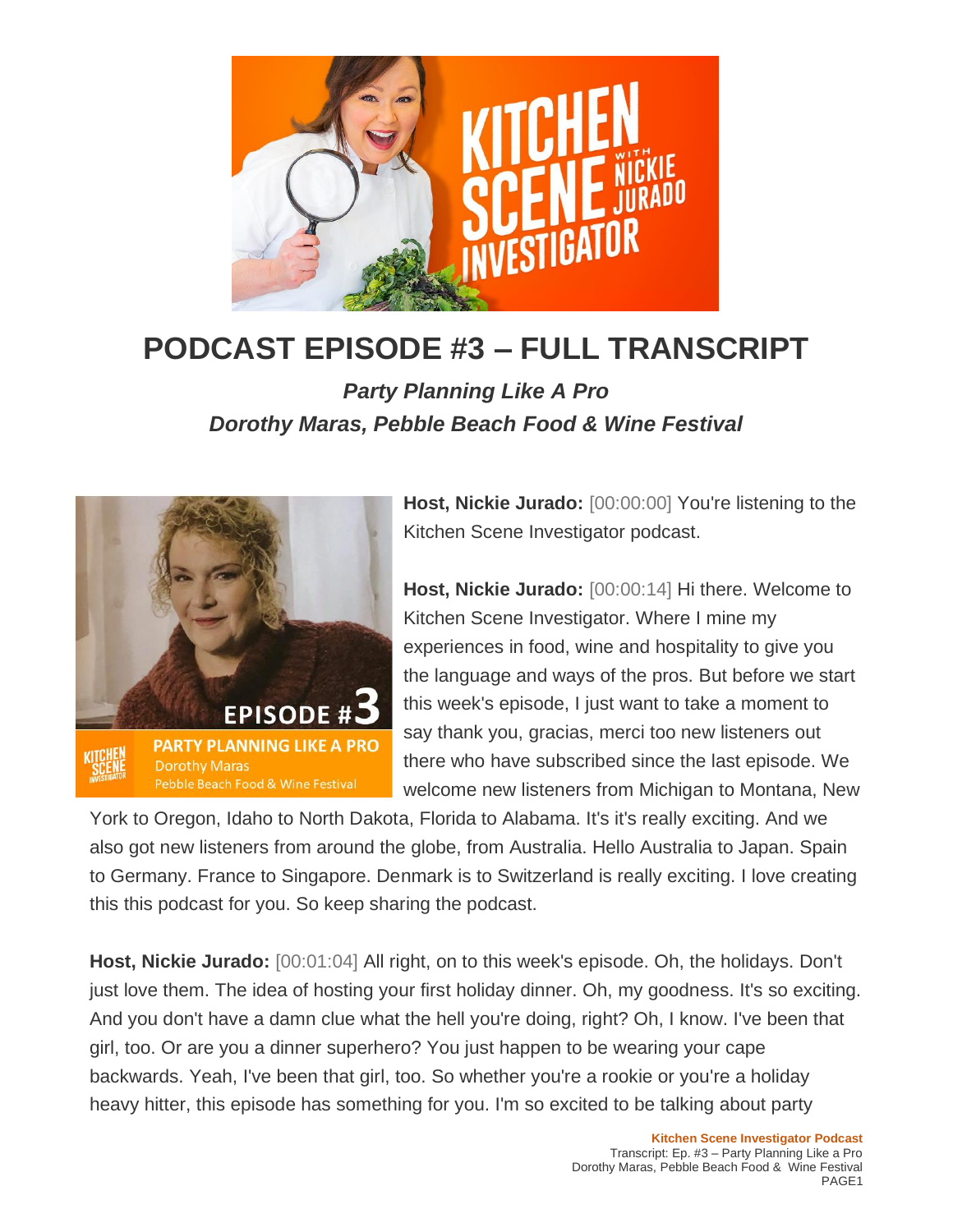planning for home hospitality with my very good friend, Dorothy Marris. She's a culinary magician or a chef whisperer, if you will. One of the brilliant minds behind Los Angeles Food and Wine Festival and Pebble Beach Food and Wine Festival. We are going to be translating pro party planning speak for all you enthusiasts out there. She really gives some great morsels of advice and information and has a surprise in store for you about the number one thing you should do when starting planning. We will end the episode with my favorite three questions. What are you drinking? What's making you happy in the culinary world? And what's your favorite gift to give a friend or colleague? So if you're not driving listening to this, grab a pen and enjoy all of the advice and insights that Dorothy gives you. It's pretty amazing. I started off by asking Dorothy, how does one become a chef whisperer? Enjoy the show.

**Host, Nickie Jurado:** [00:02:43] Dorothy, welcome to the show. Thank you so much for being with me today. I I feel that this is not only an honor, but just like my listeners. I'm probably going to learn that much more from you and this conversation today. And I saw you firsthand at L.A. Food and Wine working your magic. And you were managing that event like a true pro. And I remember looking down at your business card and it said, Chef Whisperer. Not only do I want to be you when I grow up, but how did you get into the business and wind up being a chef whisperer? That sounds so so Hollywood.

**Guest: Dorothy Maras:** [00:03:30] Thank you for having me on the show. First, Nikki, chef whispering is not something you can take in school. There's no class for it that I'm aware of. And it is a very broad spectrum of things that I do. So I learned how to chef whisper by doing many, many things in the hospitality industry. Chefs are a special breed. They need to be handled and petted and oh, you know loved and sometimes scolded into submission. And that's what I do and what you saw. Los Angeles Food Wine was me at the helm of the Starship Enterprise culinary style. And I was just, you know, making the flying monkeys go this way and that way and do what we need to get done in order for an event of that size and scope to take place and look seamless, which is what we're going to talk about today doing at home.

**Host, Nickie Jurado:** [00:04:25] Absolutely. Having all that knowledge in one place to make something happen seamless is from years of experience. And I was reading through your your bio and wow, you have had quite a journey. Take me back to the beginning. How did you get into this crazy business?

**Guest: Dorothy Maras:** [00:04:48] I wanted to buy a car. I was 16 and every day I walked to high school in Sacramento and I saw a yellow cougar in 19 and there was dinosaurs across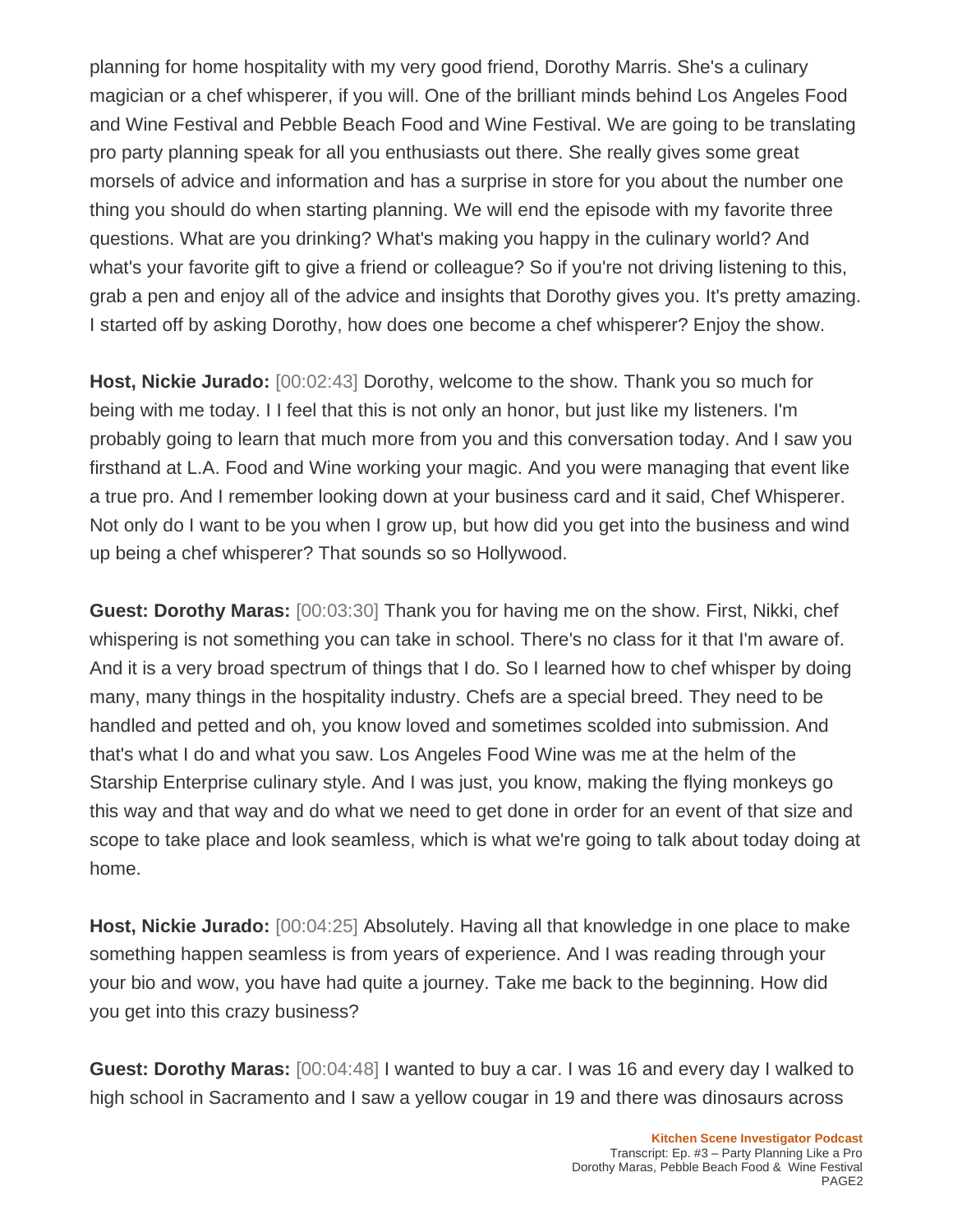the street. But I wanted that yellow car. And so, of course, I was brought up working. If you want something, you work for it. So I decided. Oh, I would go to work at a restaurant. That would be great fun. I was too young, so I lied. It was pre computer age and so I told them that I was 18. And I told them that I had worked at another chain, a member of their chain in the past. So they figured I'd know. You know, the menu and how to do things and so on, which I didn't. But I learned really quick. And my first day in the restaurant business was Mother's Day. Yes, Mother's Day. Great time. Good choice. I spent the day mostly apologizing. I was burnt. I had blisters on my feet. I, you know, walked home. My little apron all crumbled up and I was in tears. By the time I got home, my mom looked at me and said, What happened to you? I said, those mothers and all the people were there and they were ordering all the things. And I said, I don't think I'm going to ever go back, never again. And she said, no, you took a job and you'll be responsible and you'll go back. Now go take a bath and you'll feel better. So I went and I took a bath and I got out of that bathtub and there was my crumpled up apron with my pockets that had money in them. I had not even looked at yet. So I started uncrumpling all of the sympathy tips. There was \$73 there. (Really?) Yeah. (First day?), lot of money in those days. And I thought maybe I'll go back.

**Guest: Dorothy Maras:** [00:06:44] And so for the last 40 years, I've been going back and back and back and back. And it's been nothing but a delight and fun and a lot of hard work and a lot of very touching, touching times with co-workers and guests and so forth. You get to be a part of people's lives for just that brief moment at a table where you're helping them celebrate something. And, you know, it's very gratifying. It's been forty, forty five years and I've spanned the front of the house, the back of the house, the line, management,director of operations, marketing, you name it. I've done it. It's I've done fast food, fine dining, slow food. And now I do lots of food with Los Angeles Food and Wine and Pebble Beach Food and Wine for less 13 years.

**Host, Nickie Jurado:** [00:07:32] And having been a volunteer for L.A. Food and Wine the last six years, I've seen firsthand the magnitude of what you're working on. What I'm curious to know is even though you're working on such a large scale, is is your priority the same? Does it come down to hospitality? Does it come down to service?

**Guest: Dorothy Maras:** [00:07:54] It's all about service and hospitality. And that is the name of the game. When you break it down to brass tacks, that's what you're doing. I have very important chefs. One hundred and twenty five usually at a time of the best chefs in the country. And I have their careers in my hands for the time that they're spending with us. And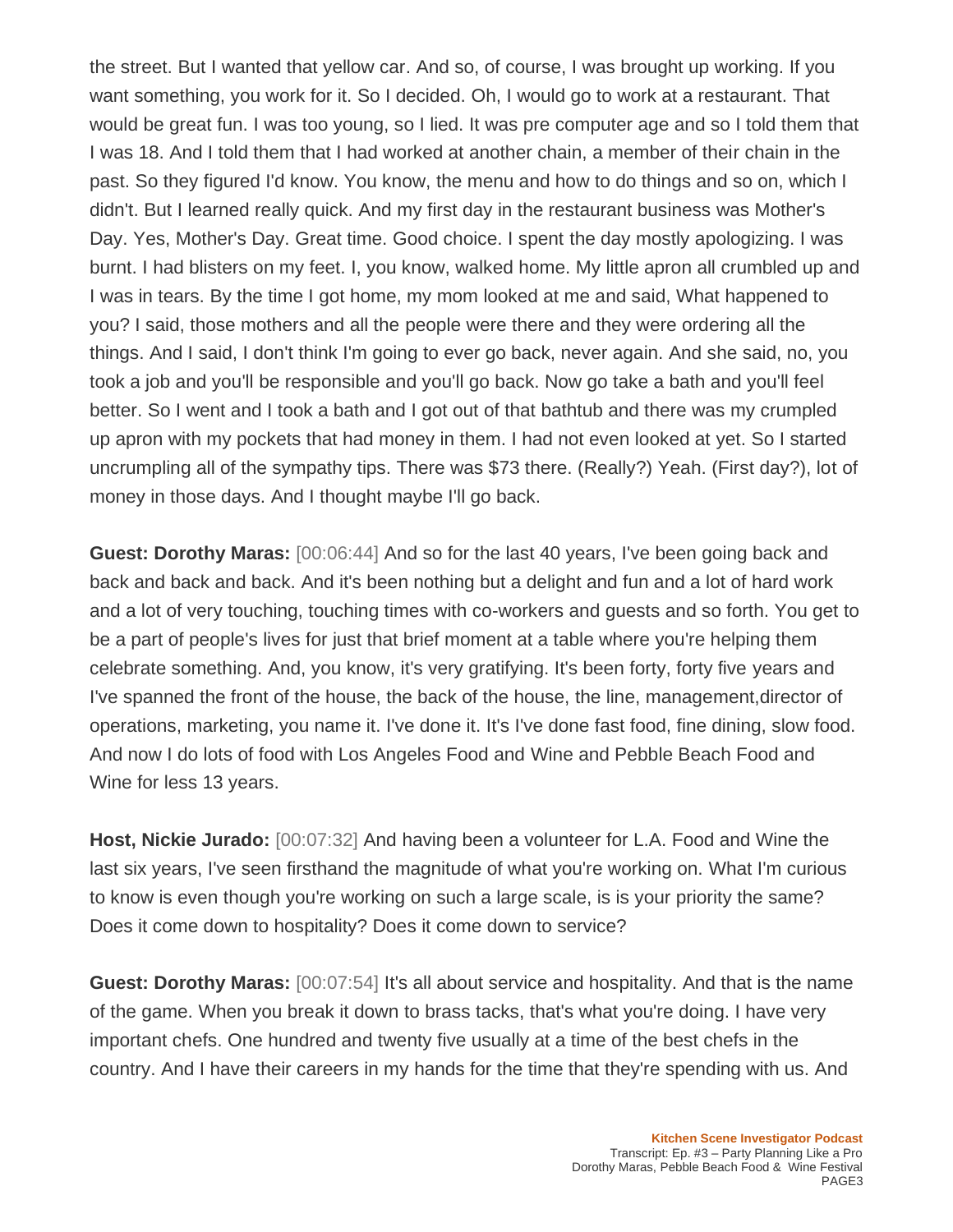it's make or break for them. They like to show well at these events, there's a lot of media present, national media, even global media that attend our events.

**Guest: Dorothy Maras:** [00:08:27] And so the chefs like to show well, and they are also competitive by nature. So making sure that they have absolutely everything that they need, want, wish, desire in front of them is what my team and I do. And also to be hospitable, because a lot of these people are coming from outside the country or across the world. So they're coming in to blindly in a lot of cases to a kitchen that they've never worked in with equipment that thing may not be familiar with and product that isn't what they're used to. So it's very stressful for them. Sure.

**Host, Nickie Jurado:** [00:09:07] It sounds like the stakes are very high.

**Guest: Dorothy Maras:** [00:09:09] They're exceedingly high. The price points that we have on some of our dinners and events are very, very high. And so the guests that have purchased those tickets have an expectation level. The chefs want to come in and do their absolute finest work. The sommeliers come in with the wines and do the pairings when there's literally hundreds of pieces to these events and (a lot of moving parts), so many. And to make them all come together is similar to bringing together an orchestra of one one clarinet player from Argentina and a flute player from here and there and then giving them a downbeat. And it should sound right. You know, we should all be playing the same tune. And it it is challenging, but it's not impossible. And that's that's what you need to get across to the person at home who's attempting to do a big event at their home for Christmas or or Thanksgiving or New Year's Eve in that it is challenging but not impossible.

**Host, Nickie Jurado:** [00:10:18] And it sounds like how you approach your work now is this beautiful compilation of not only restaurant experience, but we were chatting a little bit about how you were raised in your amazing family and your mom, who was just the most incredible hostess. And to me, what I'm seeing is you're bringing pieces from your professional life and your personal life into focus to make these events happen. And for my listeners out there that are, you know, looking at their first Christmas or looking at their first Thanksgiving, which is unbelievably overwhelming, it can really take you out. But you really have to make it happen. So what I was hoping is I was hoping to entered this conversation through your point of view of your professional experience and how you were raised with this this family of hospitality and talk about how you see hospitality and what hospitality means to you.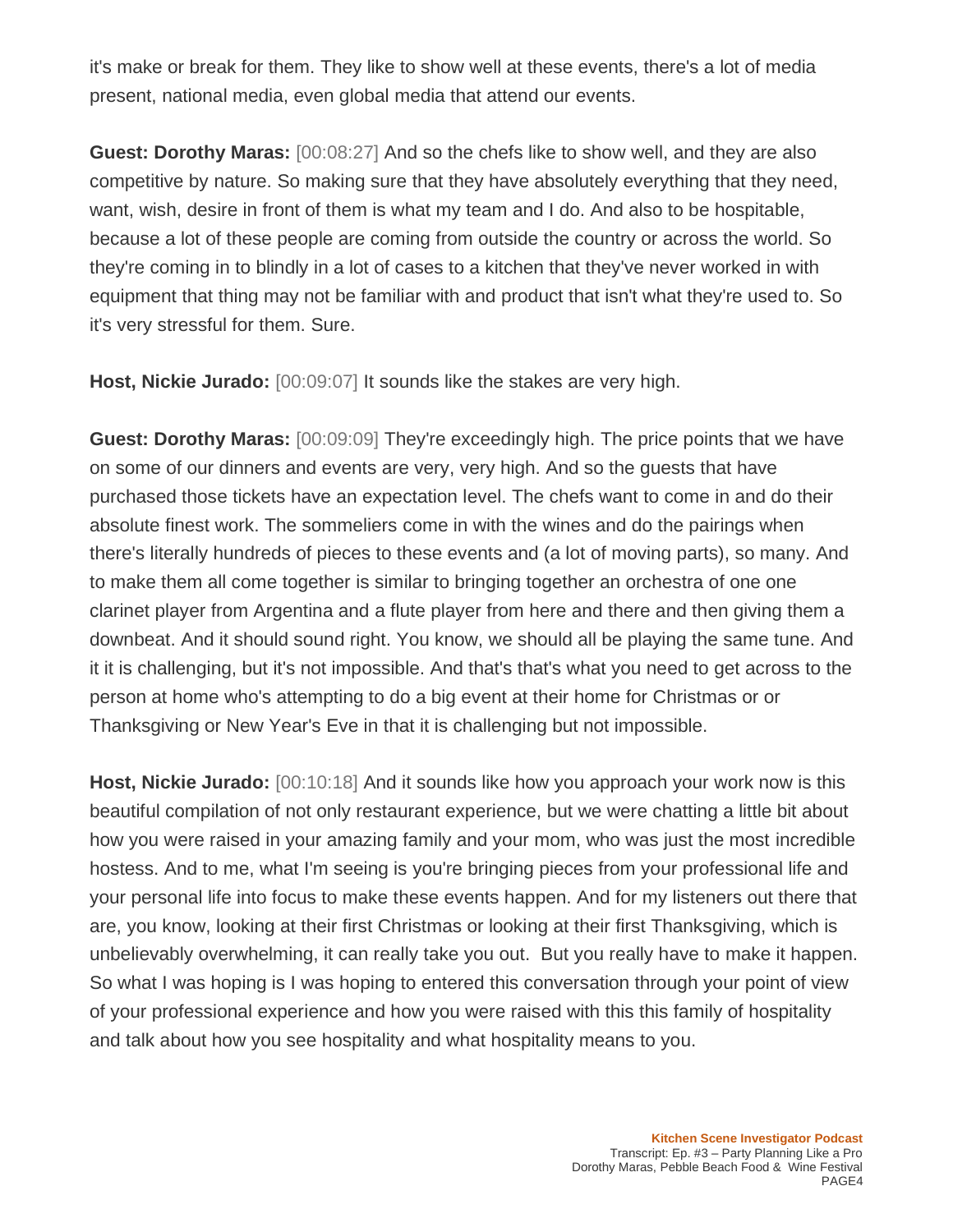**Guest: Dorothy Maras:** [00:11:25] Hospitality is in its cleanest form. It is just a welcoming and making people feel comfortable and feeding them and nurturing them, which is something very primal.

**Guest: Dorothy Maras:** [00:11:40] I've watched people in my line of work for a number of years and the first couple things you do as a human being are, one, take a breath and then to your momma feeds you. And while she's feeding you, she's holding you, making you comfortable and making you feel safe and loved. That's hospitality in it's rare, You know, all the way broken down into its brass tacks. So when you're inviting people to your home, you should welcome them warmly and make them comfortable, whatever that means to you. It's not complicated. It really is not. And then, of course, we're going to feed them because that's what we do next. Make sure they're breathing. That's important.

**Host, Nickie Jurado:** [00:12:26] It sounds to me that you're taking into consideration your environment. Right. So whatever this big event, whether it is Thanksgiving or Christmas, whatever this big event means that what I'm hearing from you is take into consideration your environment. Knowing your environment, I think is so empowering. And one thing that you mentioned when we were first talking was in that environment. Know how your guests are going to move through the environment?

**Guest: Dorothy Maras:** [00:12:58] I agree. You know, the layout of your house, your kitchen and the flow of the traffic through your home. If you're at entertaining at home, which we're assuming that's the case, know where people feel comfortable or where they want to be. They want to be around you. They're there to see you. And so somehow you need to incorporate yourself into this equation. My mom, who was very good at entertaining, always told us that people like to feel useful. And so to include them not say, oh, just sit down and I'll do everything, we can do that to a certain degree. However, you know, if somebody is good at something, let them chop something. Let them whip the whipped cream, you know, have them bring something. You know what, if it's rolls or dessert or something, they'll feel included and they'll feel wanted. And that's important, too. But definitely in the environment that you have, if you have space for eight or 10 people at your dining room table comfortably, don't try to put 16 there. It's not going to work because just like a restaurant, you know, you don't want to be crammed in at restaurant tables. You know, if you have 16 people and you're at the table for eight, nobody's going to feel good there.

**Host, Nickie Jurado:** [00:14:13] I love the idea of including other people in the process, because I imagine that when you're planning this big event, those first few moments, right.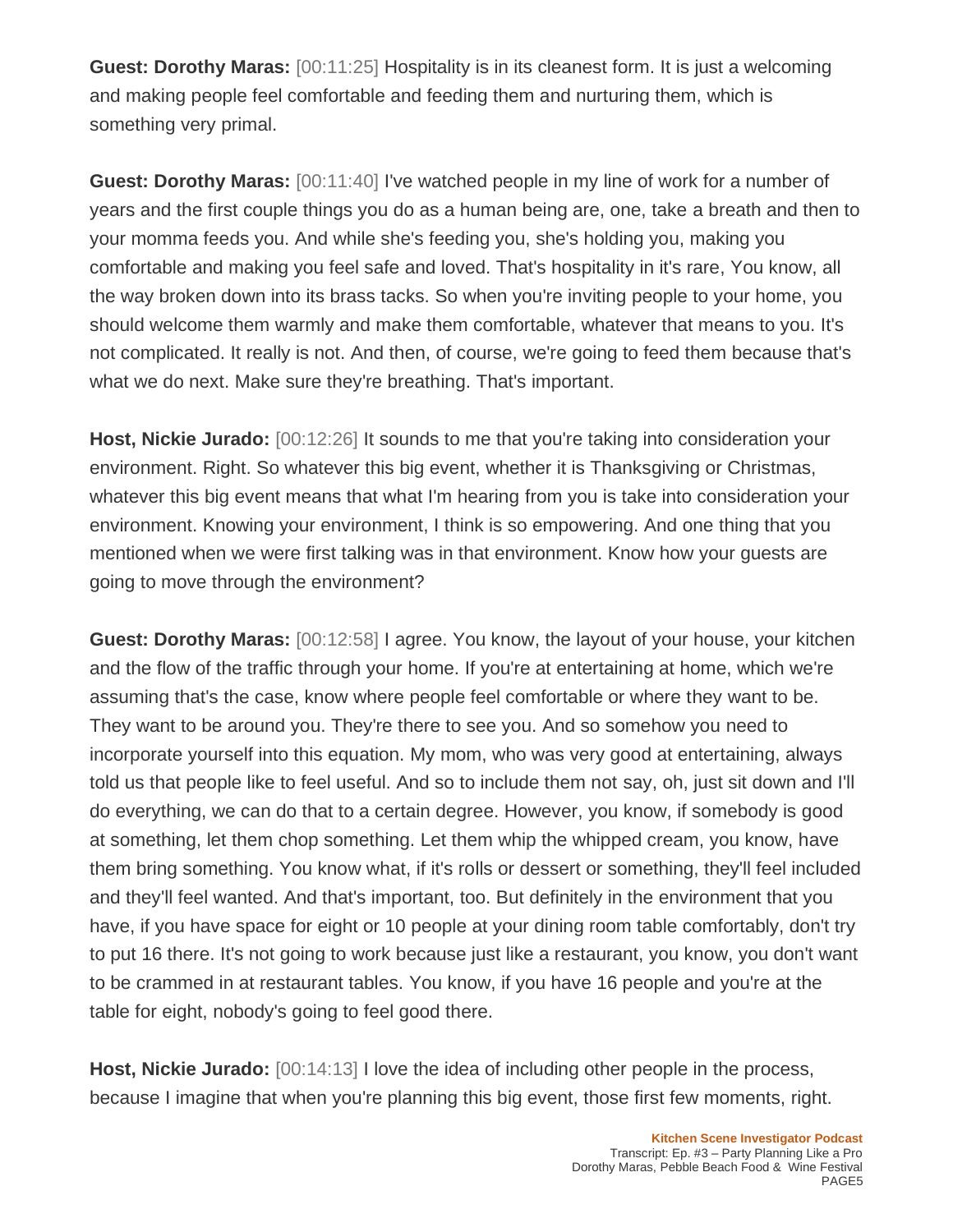When the doorbell rings and you're like, oh, I'm not ready. And you just want one more swig of wine, you know, to calm you down. I love the idea of having a few tasks for people, even if they're unnecessary.

**Guest: Dorothy Maras:** [00:14:38] Absolutely. And they can be completely unnecessary. Would you put these nuts in this bowl and just sit it out on the table for me? I usually have my table set. That's I'm very particular about having the table set because it it sets the stage. And so when people arrive, the table said, I can't ask anybody to do that.

**Host, Nickie Jurado:** [00:14:58] So do you do that in advance?

**Guest: Dorothy Maras:** [00:15:00] I do it usually the night before, (the night before, umm hmm) because I want to make sure I have all the serving pieces. All of the glassware, everything where it needs to be. And I'm not looking for that while I'm trying to engineer what's coming out. Kitchen.

**Host, Nickie Jurado:** [00:15:13] So am I hearing this correctly, do you count your service where on your plates and your linens? So where do you start with that, like do you from the beginning of the event? Right. So do you have number of guests then the menu you're going to have like how how do you start to put all these pieces together?

**Guest: Dorothy Maras:** [00:15:33] First, I don't look at the magazines. OK. They have that beautiful bronze turkey on the front. Then they have like 10 pages of your hors d'oeuvres, your appetizers, what you're going to do, how many things? And the shopping list is there. Please stop that. Put it down. This is really a very simple meal and you need to keep it simple to execute it well. And when you break it down to its parts, instead of being overwhelmed while looking at that big, long list in the in the magazine, it'll become a lot clearer to you that this is something that could be done beautifully and simply don't. Please don't do the magazine.

**Host, Nickie Jurado:** [00:16:17] I love that. What the audience did not see while Dorothy was saying that is that I threw my my arms up in the air because Madison Avenue has us convinced that we should we ought to, we ought to have this gorgeous bronze turkey and these perfect dishes. The reality is that the glossy magazines are paying a lot of money to a food stylist, to a chef, to an ingredient specialist, to a lighting specialist to create to create a scene that actually does not exist.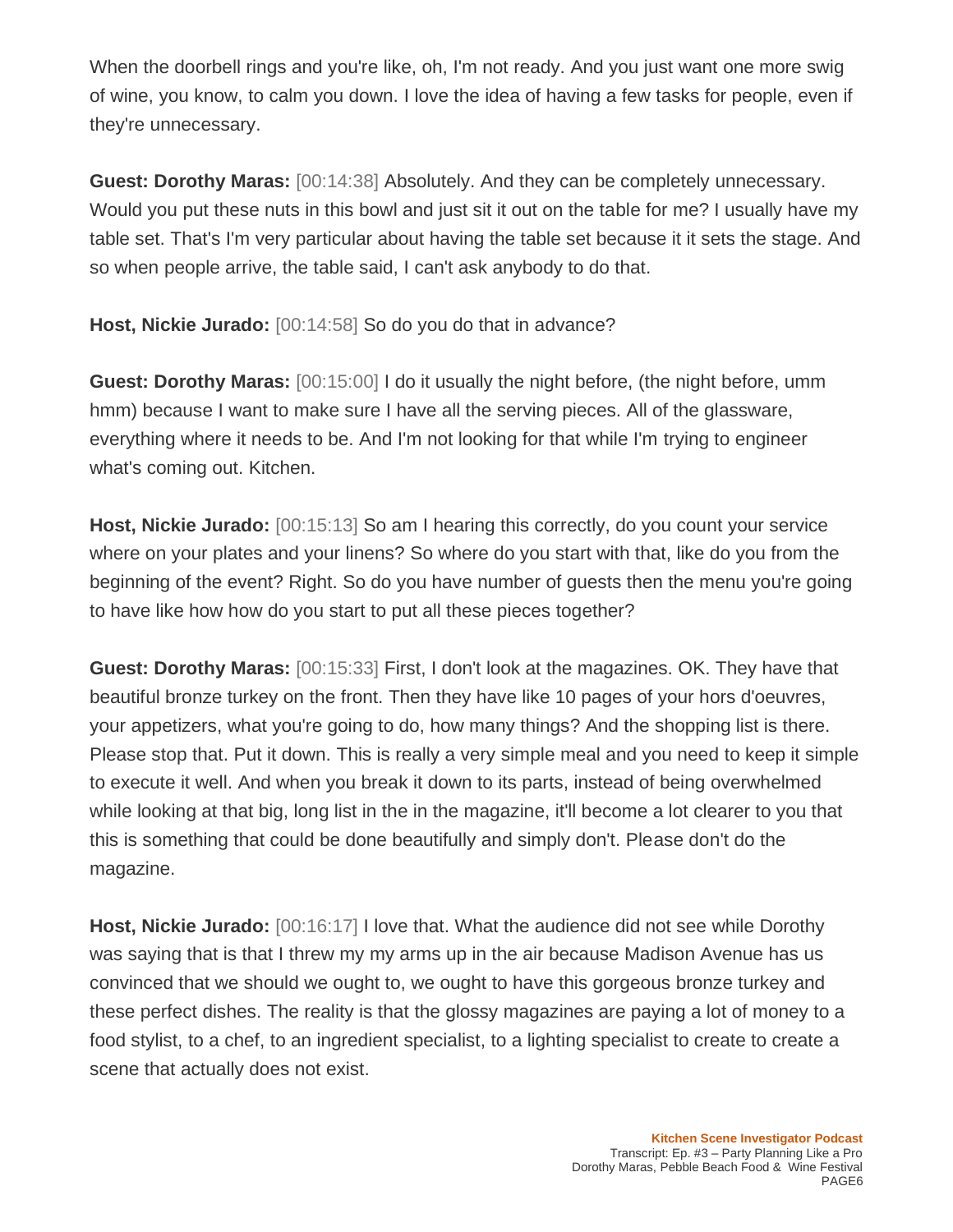**Guest: Dorothy Maras:** [00:16:55] Norman Rockwell passed away a long time ago!

**Host, Nickie Jurado:** [00:16:56] I actually had this conversation with the chef that I worked with that at the Penthouse Restaurant in Santa Monica, where I worked for more than 10 years. And I said to him, why don't you ever just put, like, family style turkeys in the middle of tables? Yes, I was very green when I was saying that and hit his head like whipped to the side. And he said, that's for magazines. I don't even cook my white meat and my dark meat together. And Dorothy, I felt like in that moment I got permission to be a real cook.

**Guest: Dorothy Maras:** [00:17:32] Absolutely. Think outside that whole turkey box right away. It's one of the faults been in restaurant business when we're serving 400 people for Thanksgiving and the white meat and the dark meat is not cooked at the same time or at the same levels. All of these pieces are done separately because that's how they're going to come out correctly.

**Guest: Dorothy Maras:** [00:17:55] So, yeah, it's a nice picture to have the bronze turkey, but we don't have a food stylist at home. And the food stylist is not here to spray on the the color and the gloss and the hair spray that makes it all look good. You can't eat that magazine stuff. You just can't. When they're done with it, you'd be surprised what some of that food stylist pieces that they use to put things together. Ice cream is generally Crisco. Yum. That sounds delicious. Let's have a Crisco sundae. Yay! So, yeah, you know, just get that whole image out of your head and you break it down to its parts and do it your way.

**Guest: Dorothy Maras:** [00:18:35] Don't do it the magazine way I've done. I've tried actually executed a six course event out of the a dinner out of the Food Wine magazine, one year for Easter. (That's very ambitious.) Extremely ambitious. It was stupid. OK, six courses for ten people at my house. That's 60 different plates being, you know, everything plated separately with tweezers and micro greens and sauces in each one. Each one of those courses had at least six or eight components. So I was going to do it. Of course I did it. But I was so exhausted I couldn't enjoy my friends and I couldn't enjoy that meal. Not even for a half a second. When I sat down, I was I so not didn't want to see food at all ever again.

**Host, Nickie Jurado:** [00:19:26] And I think that's the exact feeling that listeners at home are afraid that they're gonna be confronted with. That they're going to put in all this effort to make this magazine beautiful meal. And then at the end of the day, they're just going to feel exhausted. They're not going to feel appreciated. But most importantly, the magic moments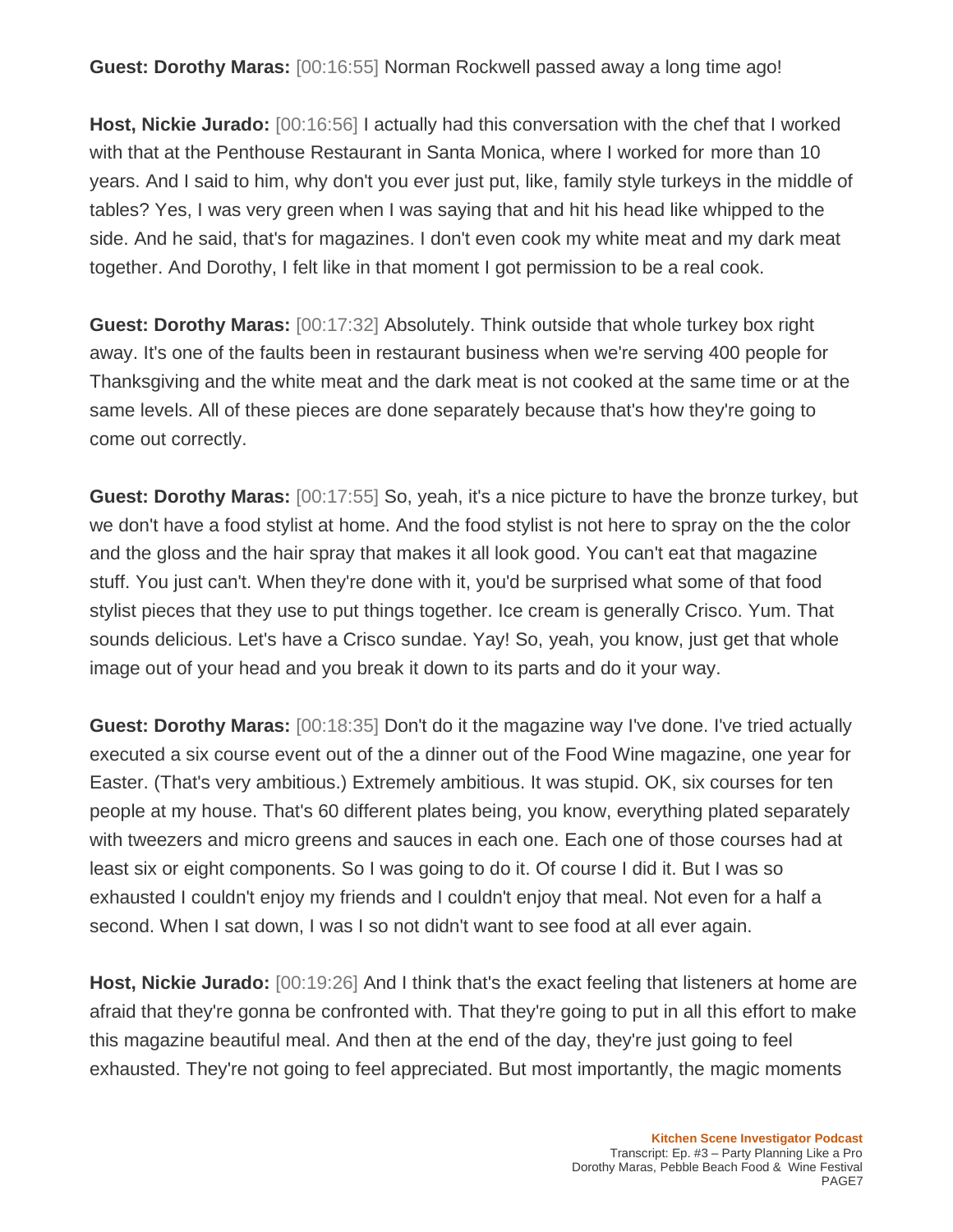of interacting with your friends and family. Isn't that what these big meals are all about, that those interactions, the time to do that is going to be lost.

**Host, Nickie Jurado:** [00:19:54] One of the things that I recommend to my students and this is something, Dorothy, that I believe from the bottom of my heart and that is design your own life menu from the time you go to college or you take your first job, start compiling the dishes that you're good at. Like learn to be good at 20 things and call it a day. And that's your life menu. And I think that that gives you permission to be amazing at 20 things. If you look at what chefs do, if you look at what soms do, if you look at what pastry chefs do, they repeat and practice and practice and practice and they have a menu at a restaurant. Why not have your own life menu? And going back to what you were saying earlier. Keep it simple. Keep it simple.

**Guest: Dorothy Maras:** [00:20:41] Keep it very simple. You can dress it up. It's easy to outsource pieces of what you're doing, especially for a Thanksgiving meal. Outsource things that are time consuming and other people can do better than you. Go to the best bakery and buy a pumpkin pie. Hey, you're never going to make it better. It's going to be the best pumpkin pie. Nobody will care that you didn't make it. Get the whipped cream, whipped cream at home. Add a little bourbon and add a little cinnamon now. Okay. Dress it up a little. Maybe candied ginger on top and viola. You have a wonderful dessert. The same goes with hors d'oeuvres and the baked goods. Really? Are you going to make Parker House rolls at home? Seriously? Do you have time for that?

**Host, Nickie Jurado:** [00:21:29] I don't think I've ever made. Parker House rolls outside of culinary school.

**Guest: Dorothy Maras:** [00:21:34] No one should make Parker House rolls at home cranberry sauce. You can play with. (Sure.) Get whole cranberry sauce. Dress it up with some orange zest. You know, again, you can you can make things your own quite simply by outsourcing some of the other pieces. And how you present it to the table is also important. I like to brine a turkey, but I brined turkey parts, not the whole turkey.

**Host, Nickie Jurado:** [00:22:02] So speaking of Turkey, I would love to know what is on a Dorthy Thanksgiving menu. What does that look like?

**Guest: Dorothy Maras:** [00:22:10] It's very light in hors d'oeuvres because we're gonna serve a big meal.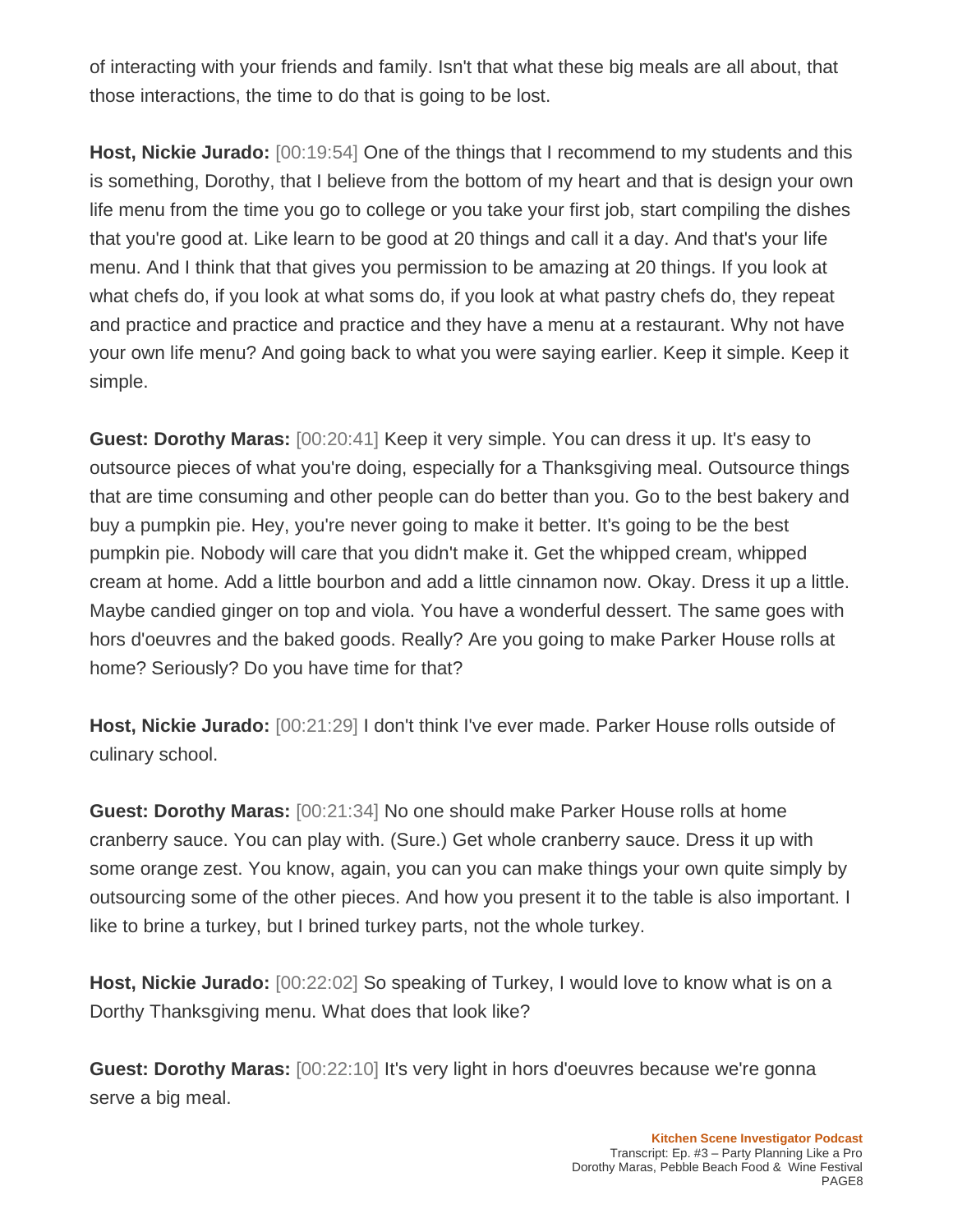**Host, Nickie Jurado:** [00:22:14] So walk me through. What exactly do you consider to be an hors d'oeuvres ?

**Guest: Dorothy Maras:** [00:22:17] I would definitely make it something that could be pre plated on platter, like a cheese board or some charcuterie and nuts and maybe some fruit is something that people can nibble on. I can put out readily and leave. We're not passing warm puff pastry goodies, things like that.

**Host, Nickie Jurado:** [00:22:38] So food that is not temperature sensitive. (Exactly....Things) I like that idea.

**Guest: Dorothy Maras:** [00:22:43] There's a lot of room temp orders that are easy to execute. That's what you want to look at. You want to look at easy execution because you want to get that up and out of the way while your guests come and even a pre-made cocktail. So you're not running, you know, to make everybody a different drink or whatever. Just say this is our, you know, spiced apple cider with a little bit of zing.

**Host, Nickie Jurado:** [00:23:05] That's such a great idea. And that takes so much of the stress of having to have a bartender or like having to hide, having to buy, you know, 30 different ingredients. I love the idea of a signature drink. Do you have a signature drink that you like to make?

**Guest: Dorothy Maras:** [00:23:18] Depends on what's striking my fancy and what's new and exciting. I like flavored vodkas. Those those are great to use. And of course, in the wintertime we're looking at citrus. So I like to incorporate citrus into what I'm doing. Blood oranges are a favorite. Maybe something with a spiced rum, blood orange, something or other. (That sounds delicious.) Maybe cranberries. I like to put cranberry and in drinks as well. You know, kind of a a Cape Cod-er taste to it. So it looks festive in the glass, you know, and everybody's going to enjoy it. I use my soup tureen for cocktails, a punch bowl.

**Host, Nickie Jurado:** [00:23:57] So for my listeners out there that are not culinarians or restaurant professionals. A tureen is?

**Guest: Dorothy Maras:**  $[00:24:03]$  It's like a big bowl that has a ladle and it's meant for soup. But who puts a soup tureen on the table anymore? I don't nobody. It makes a great planter as well. Put it puts him Holly in the soup tureen and it looks amazing on the table.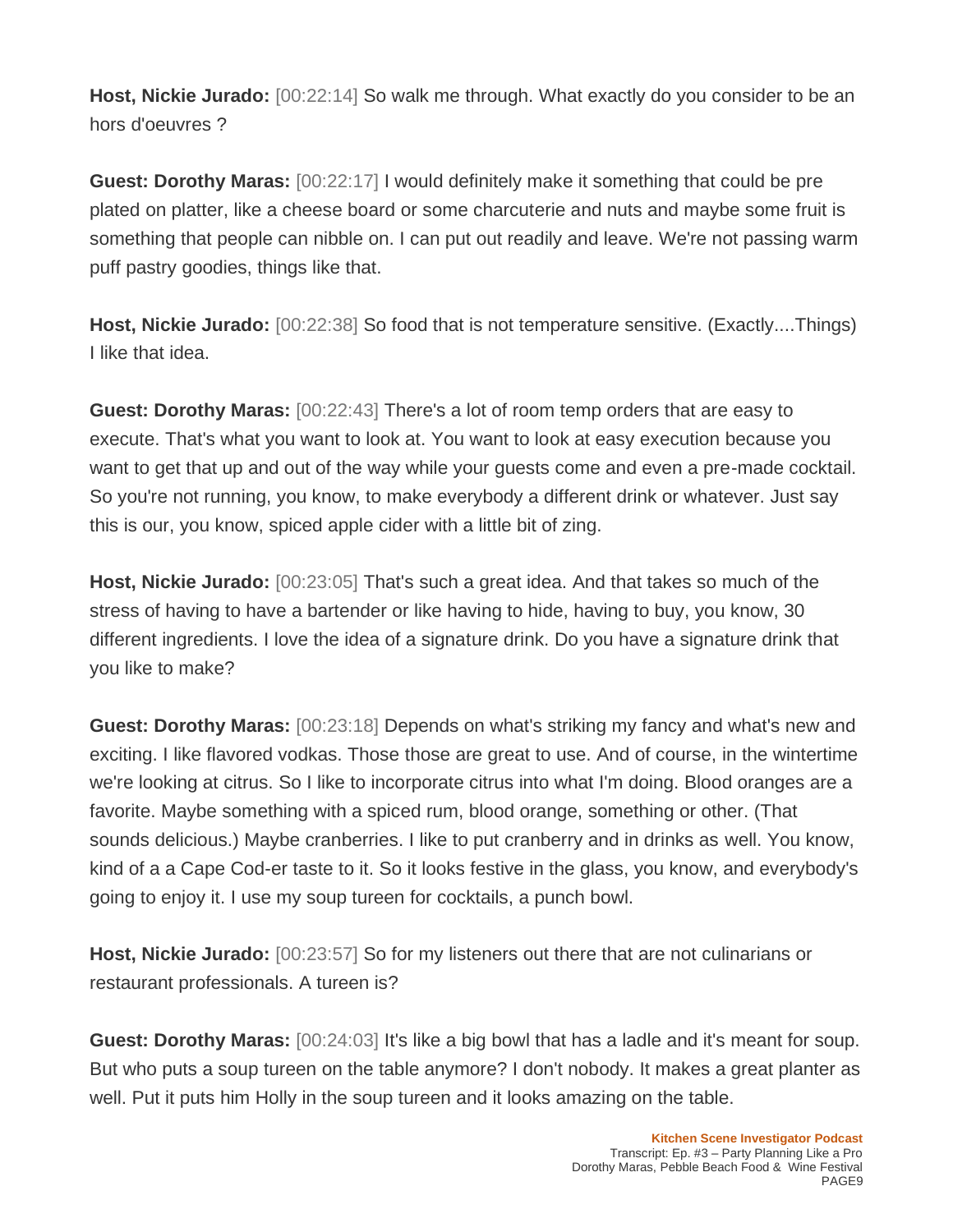**Host, Nickie Jurado:** [00:24:18] Oh, I love that idea. So you have your signature cocktail, which is liberating. Everyone can throw their arms in the air and say they don't care.

**Guest: Dorothy Maras:** [00:24:26] It's less expensive than pouring wines. (Very sure). Before the meal there. So and that's another convenience item. You have to keep your costs in mind. Just imagine you're running a small little restaurant at your house. That is exactly what you're doing for the day. We make a list. We make a prep list, we make a shopping list. We go through the shopping list. We get we gather all our ingredients so we don't have to leave the house around a grocery store. God, who wants to do that on the day before Thanksgiving? Nobody. So you have everything onsite and then you start. Sure. Prep and you can look at that prep very readily. Like I don't stand and chop celery and onions for my dressing. They sell that at the grocery store and it has sage in it already. Throw it in the pot with some butter. So. Say it with some sausage.

**Host, Nickie Jurado:** [00:25:14] Wait, wait, wait, hold on. Before you get too far ahead, you just gave us such a delicious morsel of planning that at the end of the day, even though your menu may be simple, but you're planning should be thorough. So do you do your menu and then back out what you need for each recipe? How exactly do you approach it?

**Guest: Dorothy Maras:** [00:25:36] First, I dropped my menu when I'm through drawing up my menu, a strike for things off of it. Wow. Who would've thought that? Because I think, OK, you've gone overboard. Then I look at that menu and think, OK, what do I have and what do I need? And I go through my pantry and make sure that everything is on my shopping list that I need.

**Host, Nickie Jurado:** [00:25:57] So how do you know if you have 10 adults and five kids, How do you know how much you're going to put on that shopping list? Do you have a caterers handbook kind of up there in Dorothy land? Like for me, when I plan out a big meal, I usually plan out about a pound, about as good a pound of protein for an adult.

**Guest: Dorothy Maras:** [00:26:19] A pound of protein is the, you know, rule of of the table or lack of a better term. And then after it's cooked, of course, it's going to cook down a little bit. And so you're now at about 14 ounces or 12 ounces. Turkey's very rich. And so people don't eat lots of turkey. Let's face it, it's about the dressing. In my world, it's about the dressing. OK, and gravy. Yeah. So those two items need to be pitch-perfect.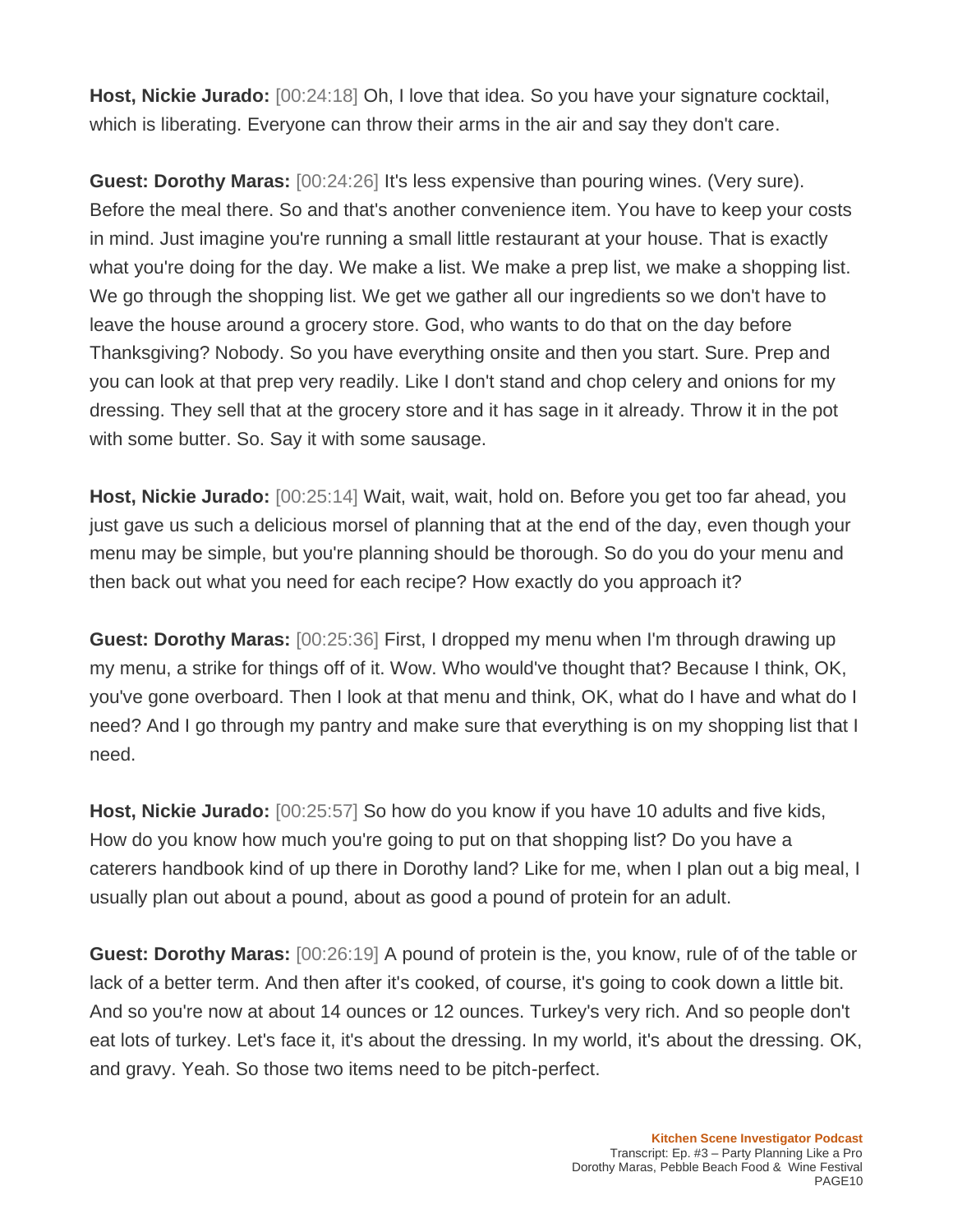**Host, Nickie Jurado:** [00:26:48] So about the pound is a pound is perfect for the protein. And so in terms of choosing your protein, do you do a variety of protein? Because I know in my family and this is what happened last year, I made this gorgeous heritage, turkey. Mary's, of course, (lovely organic air chilled) air chilled free free free range pasture raised.

**Guest: Dorothy Maras:** [00:27:13] His name was Pierre. He had small children. Yes.

**Host, Nickie Jurado:** [00:27:16] Yes. Ladies and gentlemen, we are having this conversation from Pebble Beach, California. And I own the fact that we are Californians. It's a beautiful thing. But I did make this gorgeous heritage turkey. But my aunt and my cousins really love a beef tenderloin. And I love that. I love having the variety because it allows me to make a larger piece of protein that needs less attention, but looks just as beautiful. And it gives variety to my guests. And do you do the same thing?

**Guest: Dorothy Maras:** [00:27:49] I always do. I generally would have a turkey and prime rib or the beef tenderloin. And it makes it so much easier. And there's people who really don't care for Turkey for one reason or another, or there's people who love beef. And so you've you're now being more hospitable by giving them the choice. And you do want to do that. I like it's go back to dressing. Does everybody love oysters in their dressing? (Probably not.) Probably not. So don't put the oysters in there. OK. Try to make something a little more mainstream and add some touches to it.

**Host, Nickie Jurado:** [00:28:26] So you have your menu? Yep. Then you strike down four things. I love that part. And you have your portions for your protein. And now you're building your shopping list. (Yes.) And this is just like what chefs do at a restaurant. (Absolutely.) They have a menu. They have the amount of guests that they are expecting at the restaurant. And then they start building their you're their shopping list. And for listeners at home, they're doing this for the first time or even for the 20th time. What are some tips or insight? What are some insights from the restaurant world and Pebble Beach Food and Wine that could help listeners at home prepare?

**Guest: Dorothy Maras:** [00:29:04] Well for Pebble Beach Food and Wine, I purchased nearly 20 tons of grocery item.

**Host, Nickie Jurado:** [00:29:10] So did you just say 20 tons?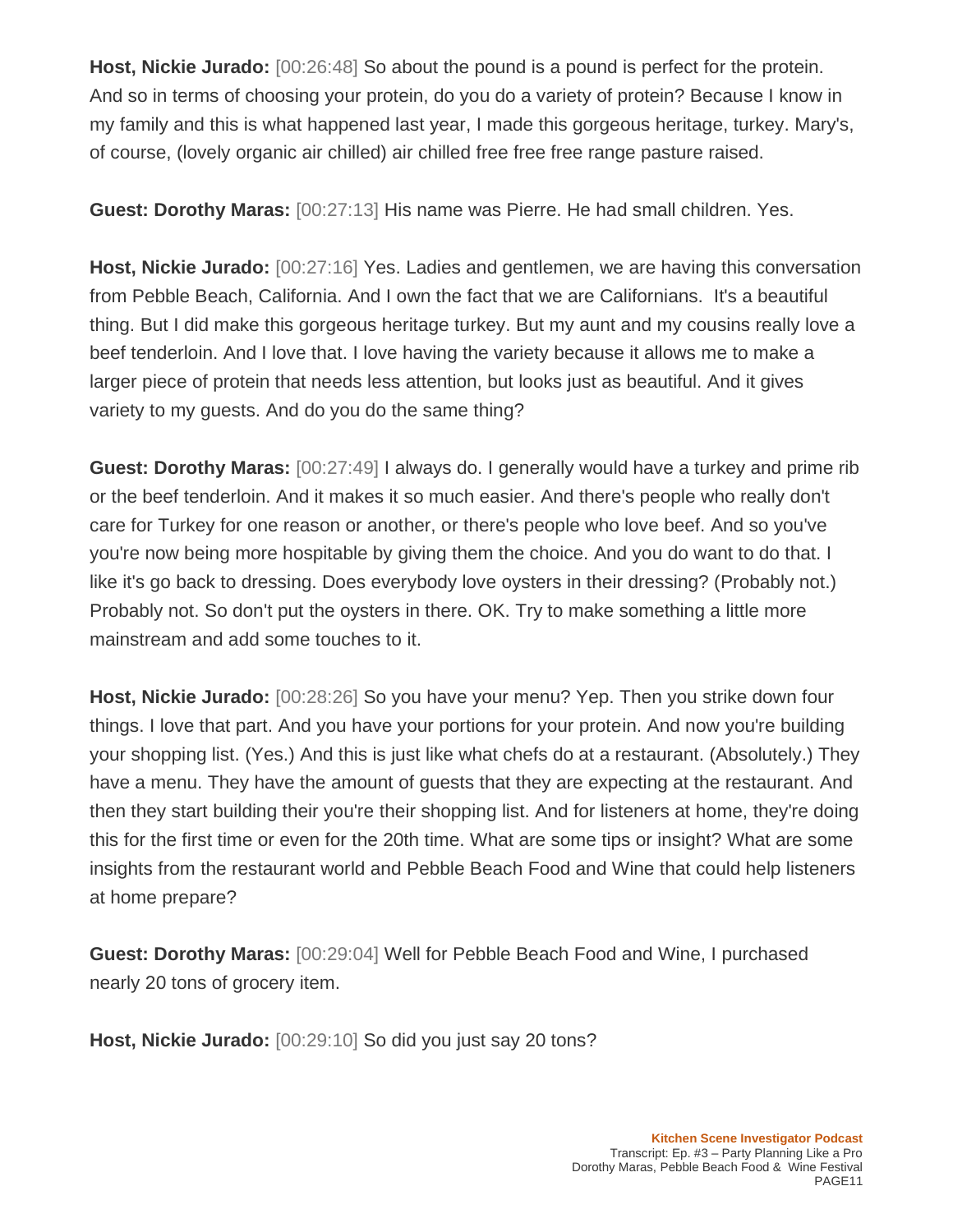**Guest: Dorothy Maras:** [00:29:12] Yes. And they come from all over the world and they come from many different places for different reasons. And they're very exacting. And specs are very specific. How you build that grocery list for 20 tons of groceries is the same way you would build it at home.

**Host, Nickie Jurado:** [00:29:29] And that is?

**Guest: Dorothy Maras:** [00:29:30] Divide out first your proteins, the dairy, the produce, the pantry items that you need. So when you're shopping, you don't forget anything. You go to each section and you get each of the items. Don't want to forget something. Imagine purchasing 20 tons. And, you know, Chef Daniel Boulud comes in from New York City and I I forgot his micro greens. No, thank you. I don't want to be that person right there. (Me neither) No, no. So in order to, you know, forego that, keep it focused. Keep your lists clean. I actually color code my list because they're giant. So red is meat. Blue is fish. Green is produce. Yeah, it's so much easier to see like in a half a second.

**Host, Nickie Jurado:** [00:30:18] But wait to be fair. Like, where are those portions coming from? So do you do you do your menu and then collect all your recipes and then start to break down ingredients from those recipes? Or like, how do you get to your portions?

**Guest: Dorothy Maras:** [00:30:34] I do the calculation, like you said, you would got a pound of proteins. I usually over calculate for side dishes. My mom taught me always give them bread and give them rice or potatoes. It'll fill in everything. All the little pieces that aren't there. So, you know, you want to make sure that you have enough, but you don't need enough for an army. So calculating, you know, like how how much mashed potatoes, how many mashed potatoes does one person eat?

**Host, Nickie Jurado:** [00:31:04] How many do they eat?

**Guest: Dorothy Maras:** [00:31:05] Well, I'm going to say about a half a cup to a cup, depending on if your Uncle Joe or or little Bobby. Not sure. Cranberry sauce. It's a spoonful. It's a, you know, a tablespoon per person.

**Host, Nickie Jurado:** [00:31:19] You're saying this as a restaurant person. (Yes). Right. And you know that a spoonful being like a service spoon for the about three tablespoons. That's right. (Exactly) As a home cook, how do you start to break down like a scoop or a serving?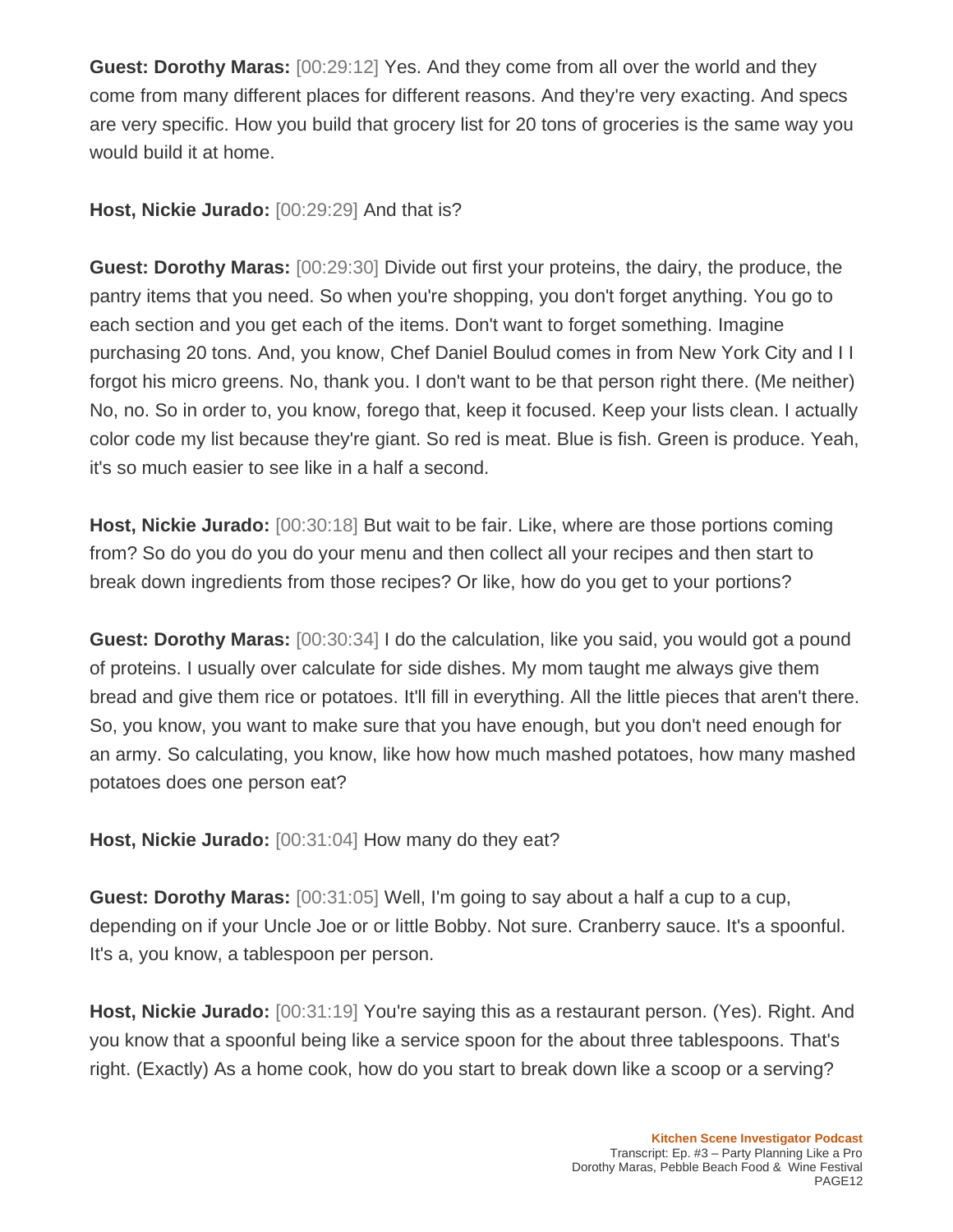**Guest: Dorothy Maras:** [00:31:34] It's kind of tough. Again, you got to know your audience, you know your family better than than anybody else does. Like, I know what my family's going to eat there. They're carnivores. You know, they love salad, etc. But it's about the sides. I know them. So I'm calculating each item. I know they're going to pour on the gravy. They're gonna do it. So some people don't. And some people do. My family does. So I'm going to make twice as much gravy then I would think to do, because the next day I'm going to have leftovers. And, you know, you got to have gravy. Don't wanna make gravy over again. So you have to know your audience.

**Host, Nickie Jurado:** [00:32:17] I couldn't agree with you more. Knowing what to make for my family in Florida is a very different proposition than knowing what to make for my family in New Jersey versus my chosen family in Los Angeles that don't eat any carbs. But I still love them. I love you. But it's true. And that that speaks to you and your experience from the restaurant business, because once you have a certain menu that's going to attract a certain audience and it's the same for home. If you know you know what like like you said, you know what your uncle likes or what your cousin likes and being cognizant, really paying attention to what you know is getting eaten for next year than you know. Or as you build your life menu. You know that at that for that audience, the menu needs to be X. (Exactly.) Versus from a magazine that's going to tell you that you need a turducken, you know, a 40 pound turducken.

**Guest: Dorothy Maras:** [00:33:15] Don't do that. Please don't make a turducken. It's frankenmeat meat. Don't do it.

**Host, Nickie Jurado:** [00:33:20] For the listeners that don't know what a turducken is, what to turn on.

**Guest: Dorothy Maras:** [00:33:25] It's turkey stuffed with a duck, stuffed with a chicken. It's wrong on many levels. I don't know who came up with it. I'm sure that the duck is got a lot of fat and it keeps the turkey moist. I don't know why the chicken gets stuffed in there is probably pretty mad. I wouldn't recommend it. Then you kind of take it all apart. I think take it apart. You roll it all up. And then you have turducken-stein. No.

**Host, Nickie Jurado:** [00:33:56] Well, I have to confess that one year I got invited to this really boujee chi-chi chef party for Thanksgiving, well it was after Thanksgiving. And I'm not going to call out who the chef is because he's been on like Top Chef and Bravo and Food Network and he's really talented.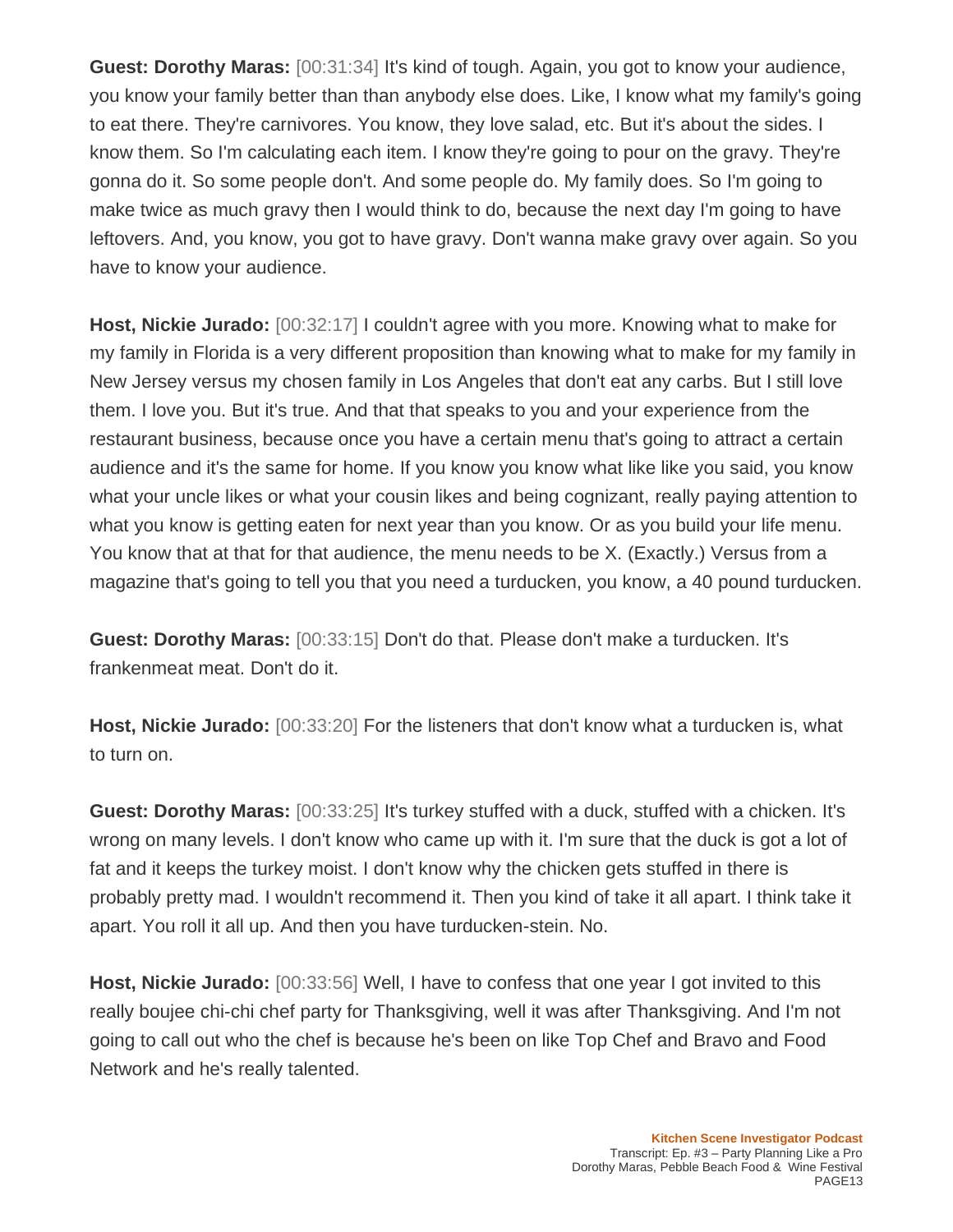**Host, Nickie Jurado:** [00:34:17] But his sister invited me to this very private post-Thanksgiving chef's party and she said, just bring something, you know. Well, I'm Puerto Rican, so I bring empanadas. Right. (Sounds good.) I bring truffled, cod empanadas and I bring chorizo empanadas. So I show up with this big tray of empanadas and I walk in and and there's the chef, you know, presenting this turducken. And I was like, what in God's name is that? (Oh my goodness) what is happening here? And I was like, hey, I'm simpleton over here. Would you like my chorizo empanada?.

**Host, Nickie Jurado:** [00:34:57] But I will say this, one of the most famous Spanish chefs in the country, again, I'm not going to out who this is because we're not supposed to. We're not supposed to. He came over to me and he goes, you nailed to Barcelona. Wow. And I was like, oh, my God, thank you so much. I got invited to this party. And they said, just bring something. So I said ok, I'll bring chorizo empanadas, cause that's what I make. And he goes, No, no, no. You nailed it, Dorothy. I looked around and I was like, WINNER!

**Guest: Dorothy Maras:** [00:35:29] There you go. Winner, winner turducken not dinner.

**Guest: Dorothy Maras:** [00:35:33] Right about that. You know, just bring something. Comment. When people ask, what can I do? Give them something to do and tell them what you need. OK. Don't say just bring something. If you have a friend who makes bombs soup, ask that person to bring you some soup. You know, can you make, you know, a pot of soup? And we'll serve that as a first course. And that would make that person feel important. It's easy to bring and carry warm up. And there you go. You got soup. If you just say bring something, gosh knows what's going to show up.

**Host, Nickie Jurado:** [00:36:09] So do you think it's okay to say to a guest. OK, I know that you make great soup, but I would like for you to make your butternut squash soup. Do you think that's OK?

**Guest: Dorothy Maras:** [00:36:20] Absolutely. And you just say, I think that would fit best with the rest of the menu. And speaking of menu, I print menus for holidays. I think it adds a special touch. And in that case, I would put Aunt Susan's famous butternut squash soup with pumpkin seeds or whatever you're going to put on it. So it gives the notice to that person. It pays homage to the person that did the work. You don't take credit for anybody else's work, and it makes it more of a communal event, which is what a holiday event should be.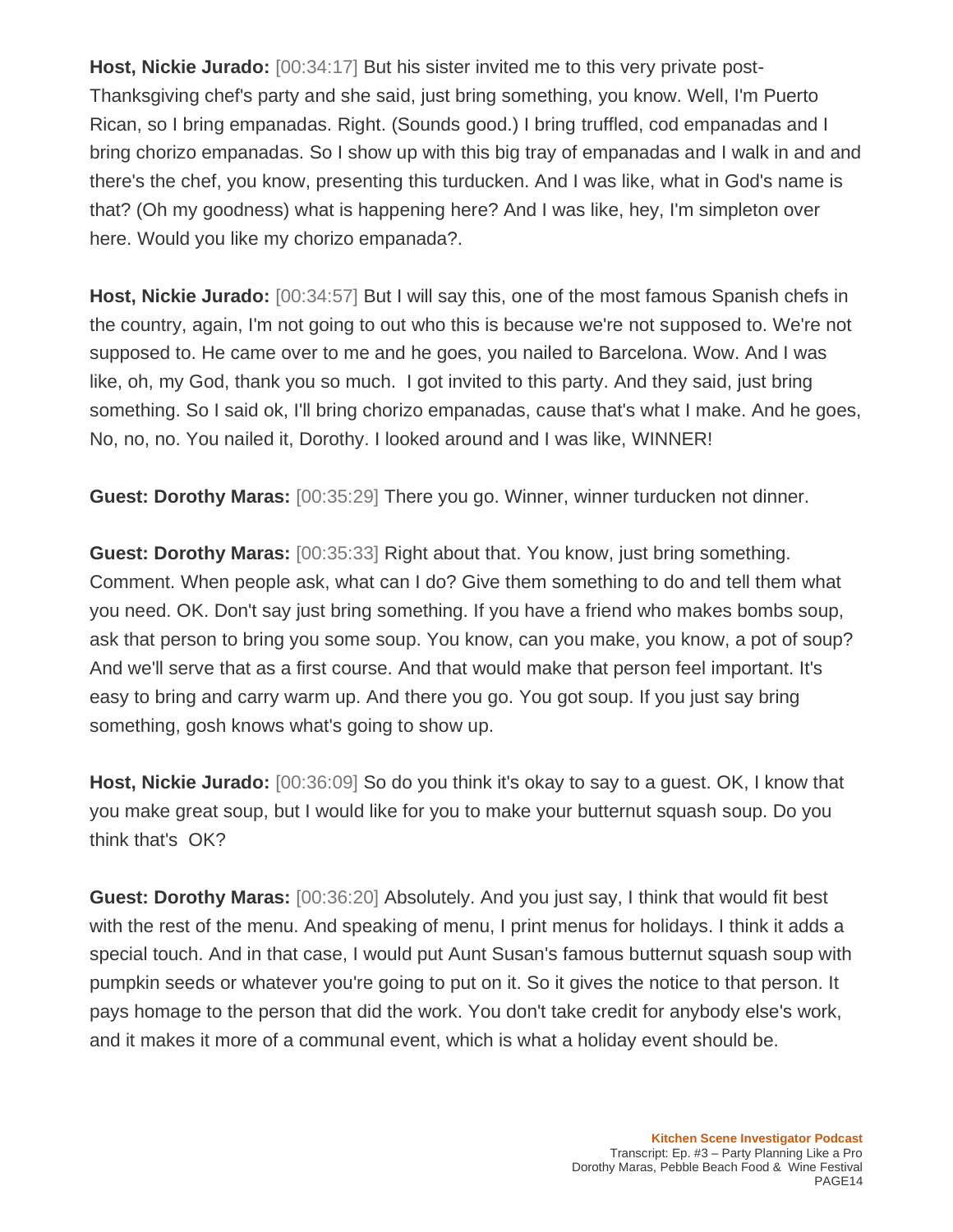**Guest: Dorothy Maras:** [00:36:57] I saw on television last week a piece about people spend thirty seven minutes a day with their family total. American families spend thirty seven minutes a day together. Mm hmm. That sad, we should be sitting down and dining together and especially on a holiday or celebration, whether it's Christmas or Kwanzaa or whatever it is, sit down and enjoy the meal and definitely enjoy your company. That's why they're there. My mom one year I remember we were kind of all in our late teens, early 20s, all five of the kids. And we're sitting around the table and literally we were there for 20 minutes. And she looked around the table and said, sit down as we were getting up to leave the table. She said I spent two days making this meal. And you spent 20 minutes eating it. And I would like you all to sit down. And we sat down because you have to honor the person who made the meal. First of all, you spend all that time and effort and you're supposed to be together. That's what holidays are about. So while the food is important to the table, it is not key. It's your family and your friends who are key.

**Host, Nickie Jurado:** [00:38:24] Yeah. And at the end of the day, it's less about being magazine perfect and about getting just the right amount of portions. It's really about sitting down and being together. And I like that idea of printing out the menu because it's a talking point. It's a way to like stitch the conversation together to to respect the people that have contributed, but also in my kitchen. It's a way to document what I'm gonna do for next year. Because once I have my menu, once I cook the dinner, as I'm going along, I'm literally taking photographs of the process so that I catalog, you know, what's happening at this stage of the turkey, what's happening at this stage of the potato. So you have a photo catalog. And next to that, I write notes for next year. Right. And I write that down on the mic.

**Guest: Dorothy Maras:** [00:39:22] I'm a very lucky girl. I have possession of some of my mother's favorite cookbooks. And in the margins of those cookbooks and you can tell the dog-eared pages of her 20 life menus, are these notes of what she would do different or better or how she garnish to a dish or what she did to keep it hers? (How lovely.) And those are priceless. Now, unfortunately she's no longer with us here on this earth. I'm sure she's serving somebody up in heaven. But those are priceless. And they're so wise and they're just little notes on the side.

**Host, Nickie Jurado:** [00:40:01] I love that. I encourage the audience to as you're going along and you're preparing your meal, like get your phone out and and document your stages because how you remember in your head what happened can be very different than what's happening in the store when you're when, you know, mixing pomme puree or when you're brining your turkey or you know, when you're making your signature cocktail. Like how we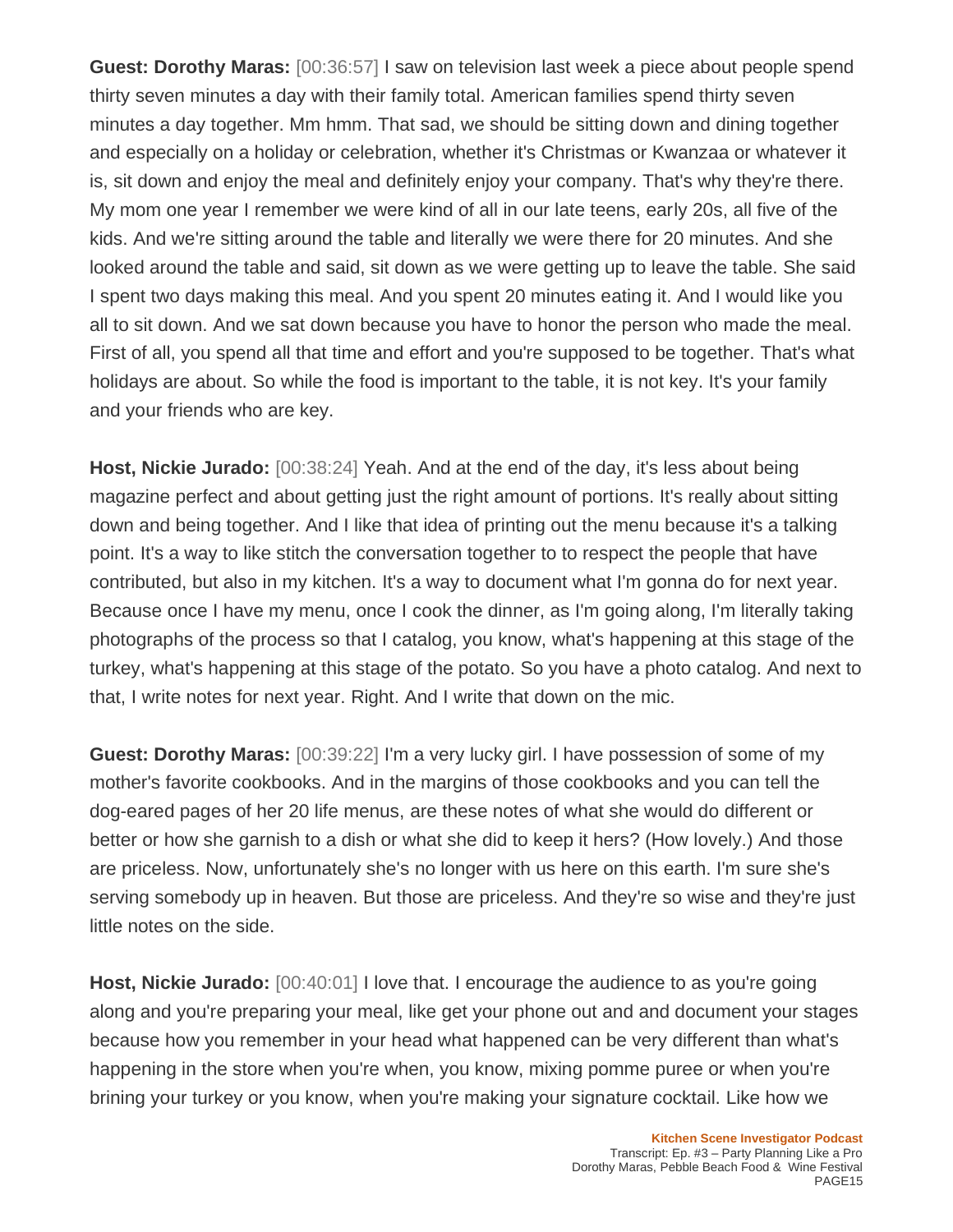remember, it's very different than what actually happened and having those memories that must be so priceless for you to look at that.

**Guest: Dorothy Maras:** [00:40:35] And every time I fix a meal for a group. So I was making some short ribs for neighbors and friends one day. And I'm going through the recipe and and doing what the recipe said. But I was tasting it, which you should always do as I was moving along and I thought, oh, it had a little bit of orange Zest in it for acid and brightness. So I had a little bit more because I the meatiness this was deeper than than I thought it would be. So I had a little bit more of that. And then I kind of add a little more red wine because who doesn't like that? But when I got to the end, the end product was turned out great. And my neighbor down the street who can't cook. Poor thing. And her husband, who loved the short ribs, I mean, licked them up. She said, can I have the recipe? And I thought if I give her the recipe from the magazine that I started with is not going to turn out the city. So I gave her the recipe, but I made all these little notes on the side of how to tweak it a little different to make it come out more like what I just did. But like you said, it's good to chronicle the changes that you make.

**Guest: Dorothy Maras:** [00:41:49] I deal a lot with chefs who are sending in recipes for a demonstration for cooking demonstrations where we produce all the food for those and have the prepped food ready to go and also the samples of that food for the people.

**Host, Nickie Jurado:** [00:42:03] What a second, you are giving me such an insider look at these huge events. You mean to tell me the chefs are not cooking the food right then and there?

**Guest: Dorothy Maras:** [00:42:14] No.

**Host, Nickie Jurado:** [00:42:14] There you go. Ladies and gentlemen.

**Guest: Dorothy Maras:** [00:42:16] You heard it from the horse's mouth. They are not. We are my my team is producing all of that food. And what we call the switch outs that take place on the stage.

**Host, Nickie Jurado:** [00:42:26] Is the same as the swap outs like they do get the Food Network when like caramel reaches a certain a certain stage and then the producer will swap out a pan that has that next stage of the food. Is that the same thing?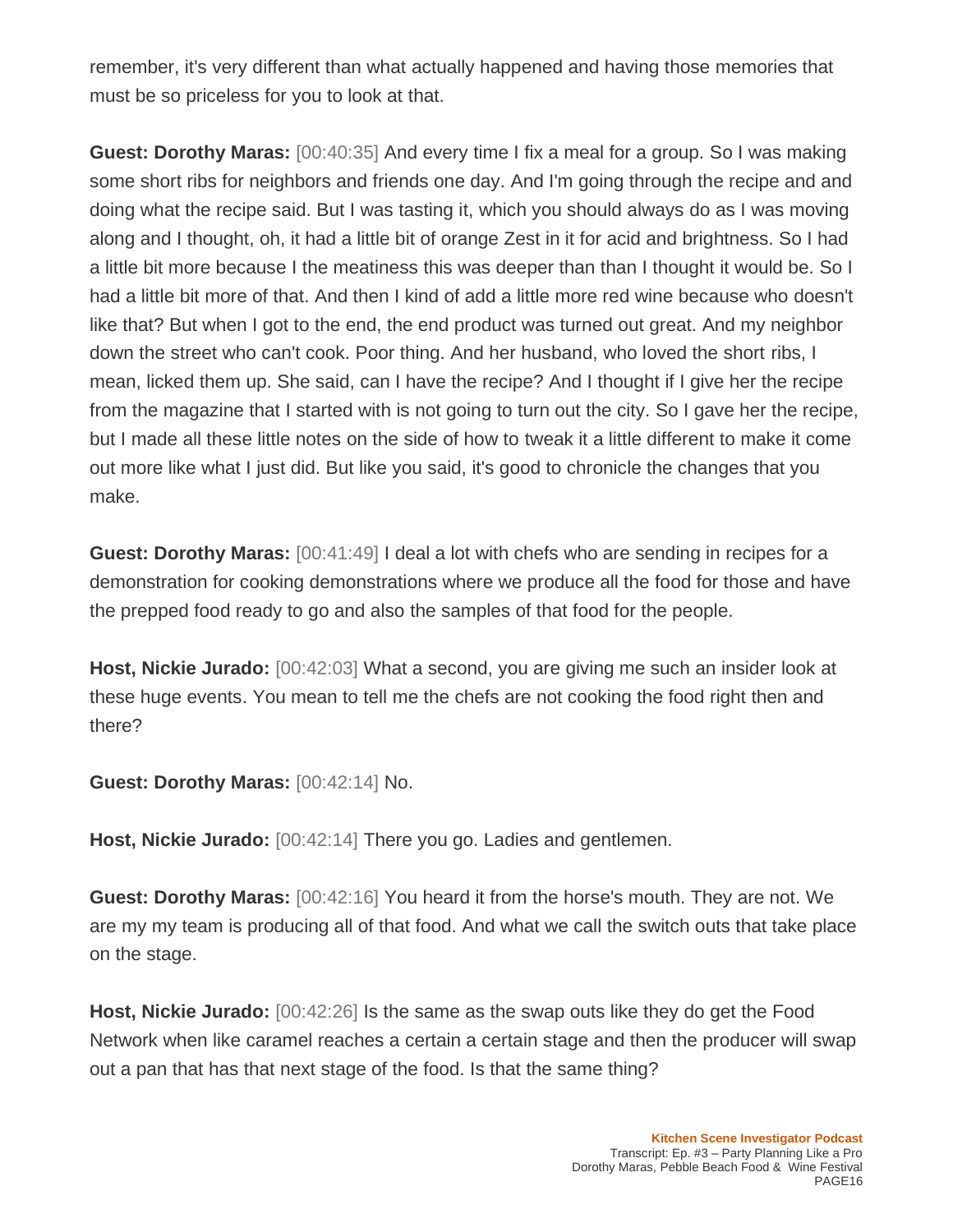**Guest: Dorothy Maras:** [00:42:40] Exactly through the magic of television like you see on TV? You know, Alton Brown reaches into that oven that doesn't seem to have a back on it. And voila, there it is finished. That's exactly what we're doing with what's happening on those cooking demo stages. And we also produce the samples for the audience. So 150 or 200 people are going to get a sample of what the chef is making. This is, you know, the same process. They'll send us a recipe. And the recipe is out of their book and it's made for serve six. So we're not going to serve six. We're gonna serve two hundred. So it's a different process to execute and produce that. And we want it to taste like what they envision. So our demo producer Celine Johnson, she's amazing. She tests these recipes at home with the serve six (oh). And then she, you know, calculates which is gonna be needed and so forth. She sends me a list of grocery items that is needed to produce for 200. The chef will come in about 15 minutes before the demo. (Are you serious?) Mm hmm. And taste. And hopefully we got it right. They're usually OK with that. But the recipe that's in the book won't be the recipe that the chef turns out at his home.

**Host, Nickie Jurado:** [00:44:08] So wait a second. You just gave me such a brilliant idea. Well, it's it's not my idea. You just inspired me. But should home cooks do a practice run of a recipe from a magazine?

**Guest: Dorothy Maras:** [00:44:22] For Thanksgiving, there's a lot of things you can't practice run or you won't practice run because they're just not practical. But I would. Why not fix a chicken chicken dinner with your dressing? You know, a little and you're mashed potatoes and your gravy and so forth, just so you get the feel of it. And, you know, (it's a great idea) how it's gonna come out. That would be Friendsgiving like the week before. People who like you and they don't care what you make there. Okay. You know, you can run through some of those things, of course.

**Host, Nickie Jurado:** [00:44:59] I think that's such a great idea, especially when it comes to drippings. Right, in creating gravies because creating gravy's and creating jus, you know, the the sauce from the drippings from meat can be tricky business. And if you if you're not used to working with a roux, so butter flour. Right, and you're not used to how fast that thickens a liquid, then it totally behooves you to test it out with with some chicken, you know, with a lower price point item. And so, you know, when you add one cup of liquid to two tablespoons of a roux, that you get just the right thickness for your gravy. Because some people like a thin gravy. Some people like a thick gravy. And some people like their gravy with with wine. Some people like...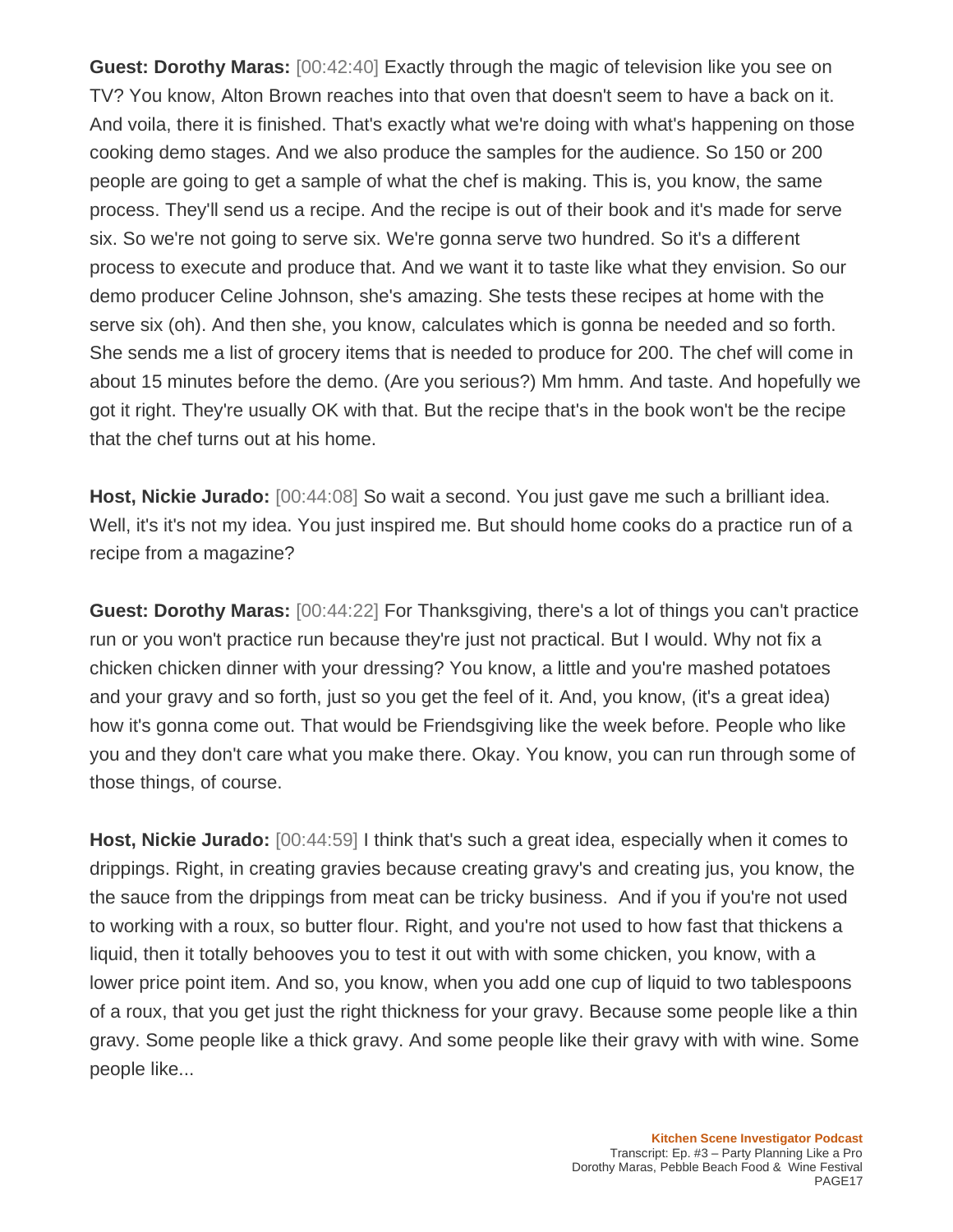**Guest: Dorothy Maras:** [00:45:54] I like my gravy with lots of wine. No, my wines in the class.

**Host, Nickie Jurado:** [00:45:57] Sorry. You mean like a lot of gravy with your wine?

**Guest: Dorothy Maras:** [00:46:02] Exactly.

**Host, Nickie Jurado:** [00:46:04] But honestly, I think that that's such a that's a great idea is to do a test run on the difficult things that are not going to break the bank.

**Guest: Dorothy Maras:** [00:46:12] And you know, the gravy when you go back to the gravy, you know, that whole process of you don't want it to be lumpy. You don't want it to be, you know, too wet or too too tight. I use wet and tight. Those are, you know, culinary words.

**Host, Nickie Jurado:** [00:46:27] For our friends out there that don't and don't know what wet and tight are. And they're not a pair of jeans and a teenager out of a swimming pool. (No) Wet and tight means?

**Guest: Dorothy Maras:** [00:46:41] Well, my mom would say, you know, if the gravy was too thick, she would call it tight and you need to thin it out. And if it's too wet, you need to thicken it back up a little bit. So you've got to find just the texture that you want. And that takes a little bit of doing and experimentation. You have to keep, you know, heat is the rest of the process involved there, you know? Did you do it too fast? Did you, did you make it too hot and it reduced down to too much? You. Then turn the heat down. And so it takes a little bit of adjustment to get it just right. But that's a very, very big part of these meals.

**Host, Nickie Jurado:** [00:47:23] Speaking of heat, do you plan out how you use your stovetop?

**Guest: Dorothy Maras:** [00:47:27] You have to. How many burners do you have? How much space in that oven? And I've seen just disasters happen because somebody didn't plan the space in the oven. Your turkeys in there. And what else are you gonna put in there? You got to put in the dressing. Are you going to put in your sweet potatoes or you can put in? What are you going to do? And what about the top? You know, you've got if you're gonna do mashed potatoes. So this is where you better figure out what are you going to outsource? What am I going to outsource so I can free up that space? And what's the timing? Timing in a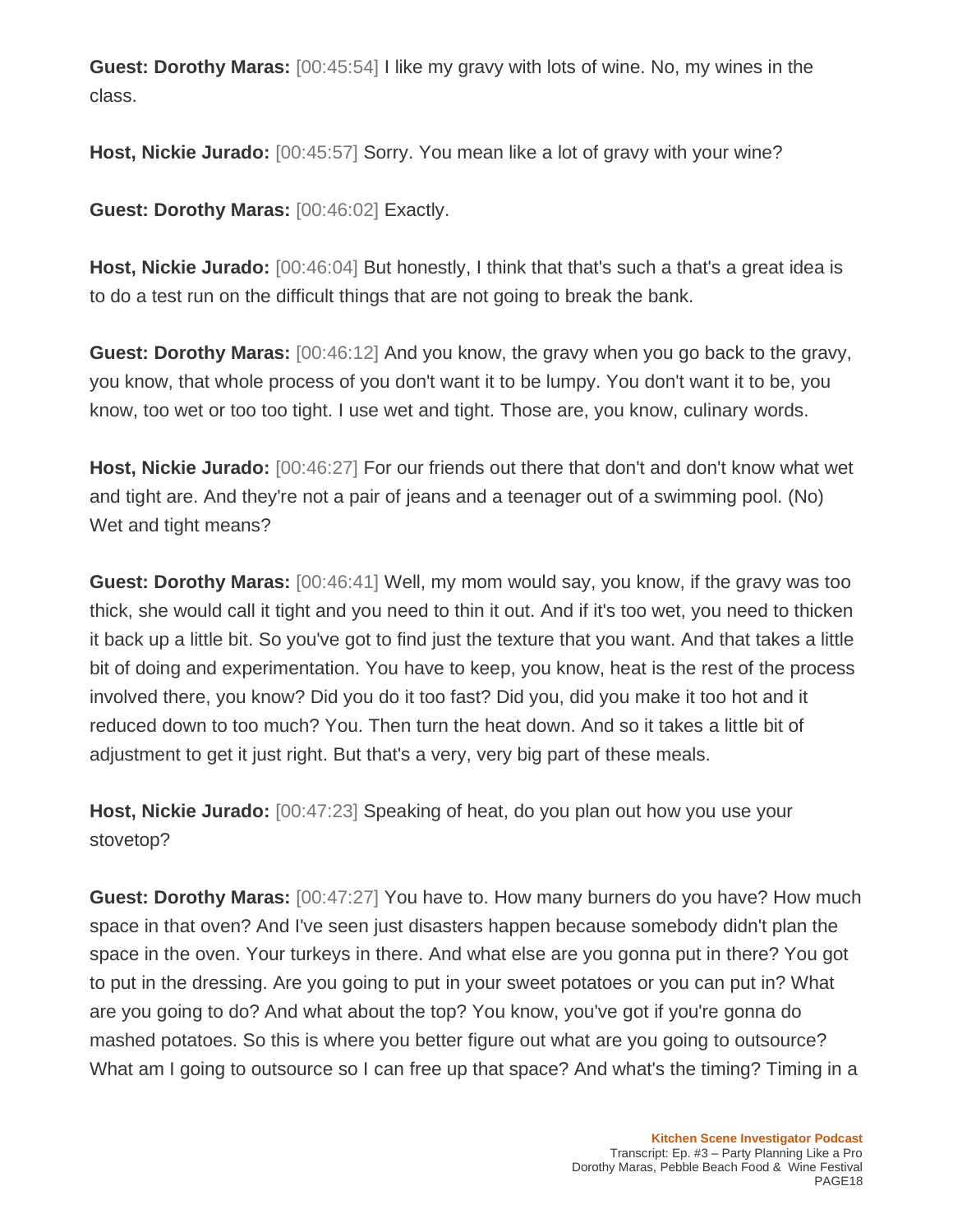kitchen is key to get everything out together at one time. Is masterful. And the pros do it because they do it with, you know, they practice.

**Host, Nickie Jurado:** [00:48:18] And they do it day in and. A la minute is probably one of the most sought after skills in the culinary world. And that means that last minute cooking or that plating board, that reheating that you have to do to get the plate right. And A La Minute at home is just as important because you don't want to take your turkey out of the oven for like six hours and then your cranberry sauce is hot. At the same time that you you plan out, you know, what pot is going to be on what burner at what time. And yes, folks, this may sound like a lot, but when you think about it, if you only have four burners and you only have one oven, it is theater to make sure that everything gets cooked and it's still warm. You know, by the time people sit down.

**Guest: Dorothy Maras:** [00:49:13] You can also change a cooking process. You've got a microwave. Some things can go in the microwave. Something should never be in the microwave. Like Turkey. But you can change the cooking process if you were thinking about doing. Say, green beans and you're going to do them on the top of the stove. Maybe you want to do them baked. Maybe you want to put them in the oven because you've got more space there than you have on the top or vice versa. So all these things. What I do is I actually pull out the pots and pans and I put them in their places. I pull out my serving dishes and all of the serving pieces. So I know what's going to fit on the table. So I need to know what fits in my oven, what fits on top of my stove. What do I need to do to do I need to cut a course? I may I may have to not have soup because it's taking up a whole burner. So. Well, we can nix the soup or we can heat the soup. Put it in that darn tureen, as long as there's no holly berries or punch it and go in the heated to it or hold.

**Host, Nickie Jurado:** [00:50:20] It's so smart. I mean, yes, we're using techniques from the restaurant world, but they translate directly for the home cook. And the more that we're advocates for the home cook, I think the more empowered that first you know, that first time home cook or even that experience home cook, who has very important guests for the first time. I think that really is helpful for them. And counting gear counting service where may seem like overkill, but when you do it for the first second time and you see how much it puts you at ease. And it is just effortless when it works, you will agree that this is a step that you really should should follow. For listeners at home, I will post to the show notes a diagram that's popular on the Internet, but a diagram of organizing your stovetop and your oven. Because I remember mentioning this to my sisters. I'm like, you know, the big stockpot fits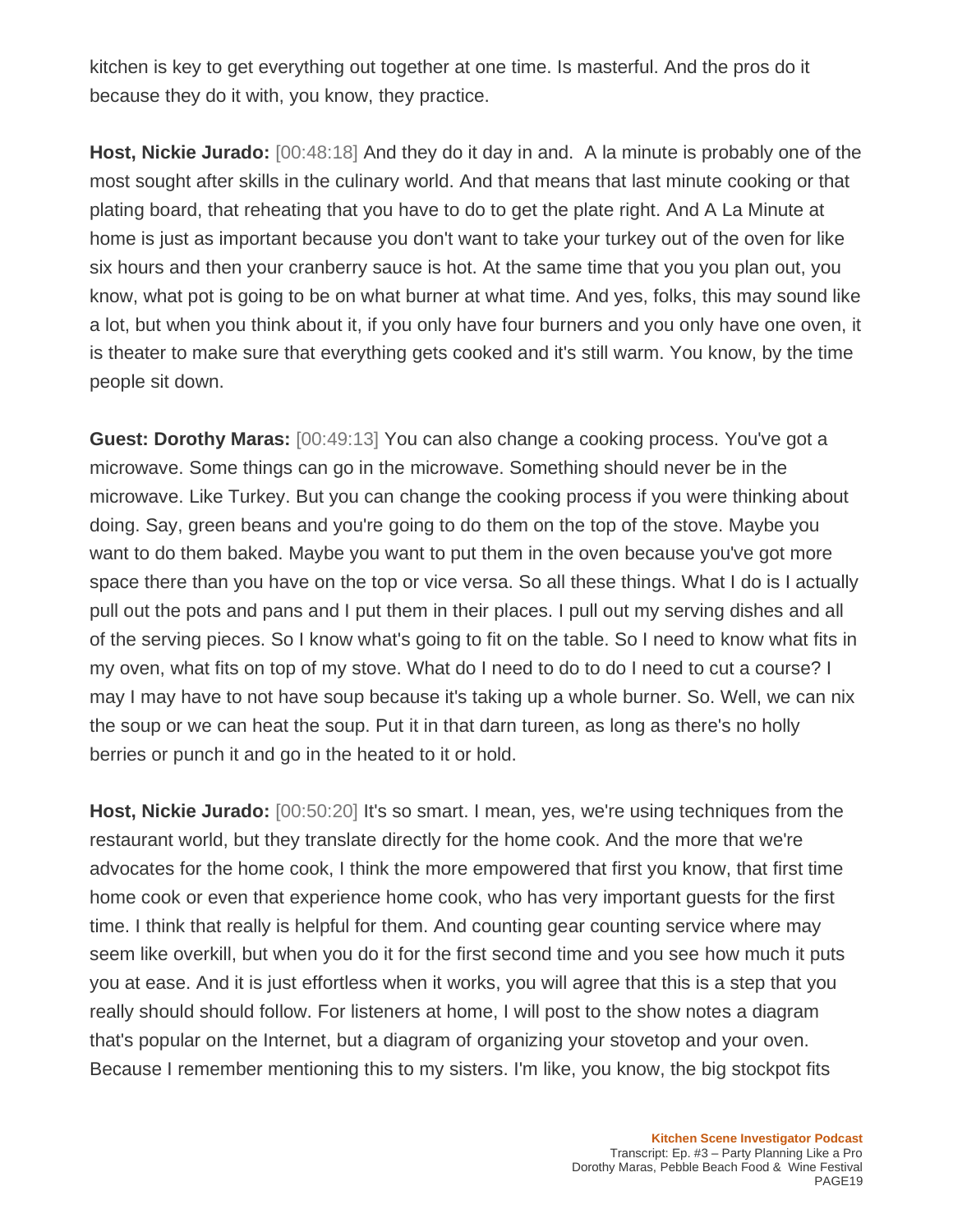here at this time. And she's like, can you just sketch it out for me? Because that would help me so much. So I will add that to show note.

**Guest: Dorothy Maras:** [00:51:31] That's a great idea. Spaces is at a premium when you're doing these larger meals and so you really need to calculate it. I also like to put my serving pieces down on the table so I know how they fit. And invariably somebody will show up with a floral arrangement and they walk in the door and you go, Noo, there goes my table. But you know (Thank you for the babies breath) Thank you soo much. Yes. (I love those carnations, they're soo cute) Yeah, but I can't put a moment table. I also like to try out different place settings, different types of of actual place setting to see how they look and go with, you know, a simple color scheme like for for Thanksgiving or Christmas. I have some Christmas dish. I have the Spode Christmas dishes. And those are fun for Christmas. The kids like 'em they're colorful and it makes it festive.

**Guest: Dorothy Maras:** [00:52:32] For Thanksgiving. I like to use. I have some China that actually came out of a wonderful restaurant here called Club 19 at the Lodge at Pebble Beach. That is no longer there. But it was their fine dining place. And I have a set of twelve of their place setting. (What a privilege). And they're bone China with gold rims. And this burgundy rim is they're just very elegant and simple. And I like those. They have some nice touches that give it a little glitter. A lot of times I'll pull out. I have a set of plates that came from. I did a lot of work with Meals on Wheels and we did an event called a Culinary Classique every year. And every year they gave you a plate with your name on it and had a different design. And those are so fun because they all look different and they're interesting. It's a great talking point. People. Oh, this is neat. You know, or you end up sitting at the table with the Masters of Food and Wine place settings signed by Jacques Pepin, which, you know, these are treasures to me and I but they're no good sitting in the count in the cabinet. They're here to be shared. These are the occasions where you break it all out.

**Host, Nickie Jurado:** [00:53:42] Yeah. That speaks to, you know, wedding China or items that you've collected along your travels. You know what? At the end of the day, take it out of the credenza. Put it on the table. It's the same as people who go to Italy and they buy like precious olive oil and they keep it (Don't do that). they keep their olive oil for like 30 years. They're like, oh, I got this olive oil for my wedding. And you're like, don't don't, that's fine. You can keep it.

**Guest: Dorothy Maras:** [00:54:14] I like to be silly sometimes when we're talking about celebrations. But the non event events where you have just friends coming over or whatever.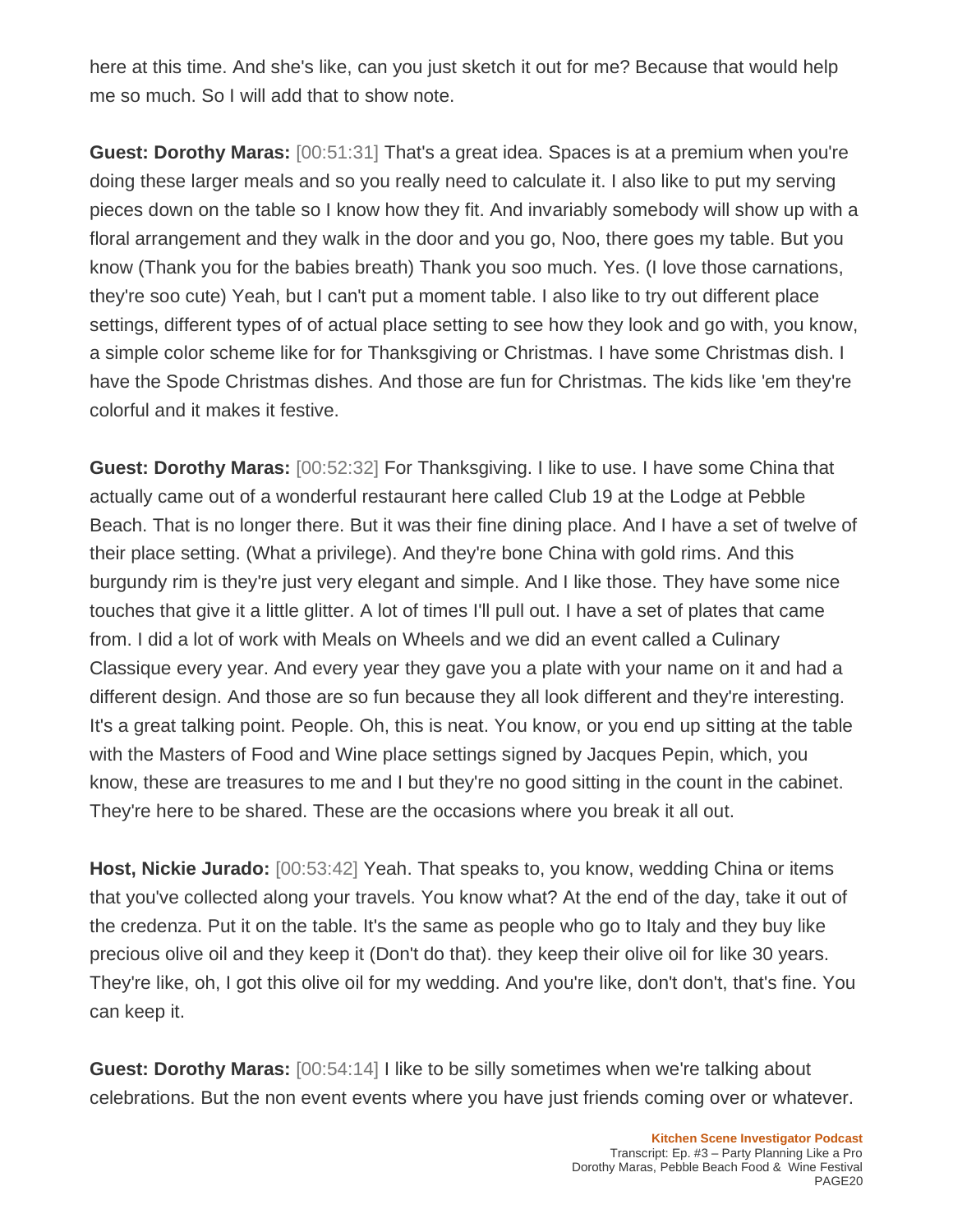I will take a red solo cup and put champagne in it. OK. And conversely, I will break out these beautiful flutes and put lemonade in them because it's fun. Just, you know, people are like, what's that? We're drinking champagne out of a red solo cup. Be yourself. Everybody else is already taken so you can only be yourself. And if you're, you know, a person that likes to be a character, be a character. But let your personality show on the plate, on your table and how you greet, meet and love your guests.

**Host, Nickie Jurado:** [00:54:59] I think what I'm hearing is, you know, being genuine to who you are and embracing whatever it is your life menu is. At the end of the day, that's what matters. We don't all need to have a Bon Appetit, you know, Thanksgiving or Christmas or Martha Stewart Christmas, you know, or even like what they put in, you know, on the cooking shows on Univision or Telemundo. It's just embrace what you love do. Do the dishes that you're really good at. And if it's simple. Great. Fine. Outsource the other stuff.

**Host, Nickie Jurado:** [00:55:36] And speaking of outsourcing, other stuff in planning and planning the dinner. Do you worry about food being in that like that danger zone that forty one forty. As a professional like can you. Allow that. Absolutely. So let's talk about what exactly is the danger zone?

**Guest: Dorothy Maras:** [00:55:53] It's around 140, 40 and and especially with poultry and bone in poultry, you need to be so careful. You're dressing as well. You know, if it's cooling to a certain down to the certain temperature and it's got protein in it, you've got to be very careful. You will poison people. You will make everyone sick. And I don't think anybody's going to have fun with that idea. So you need to be cognizant of that. I have digital read thermometers that I utilize, you know, religiously, religiously and holding temperatures are a very, very important.

**Host, Nickie Jurado:** [00:56:33] What do you mean by holding temperature?

**Guest: Dorothy Maras:** [00:56:35] Well, once you cook something and then you pull it out of the oven and you're holding it until it's ready to hit the table, which should be pretty soon. You should. You would hope. But, you know, you let your turkey stand and let it sit for quite a bit of time before you start to to dismember it. That's a terrible word, isn't it? I feel like Dexter in the kill room with the turkey. We go back to turducken. Never mind. But the temperature of of the protein is is important to keep at a proper, proper holding temperature so it doesn't create bacteria when it starts creating bacteria. You can definitely make people ill quite readily.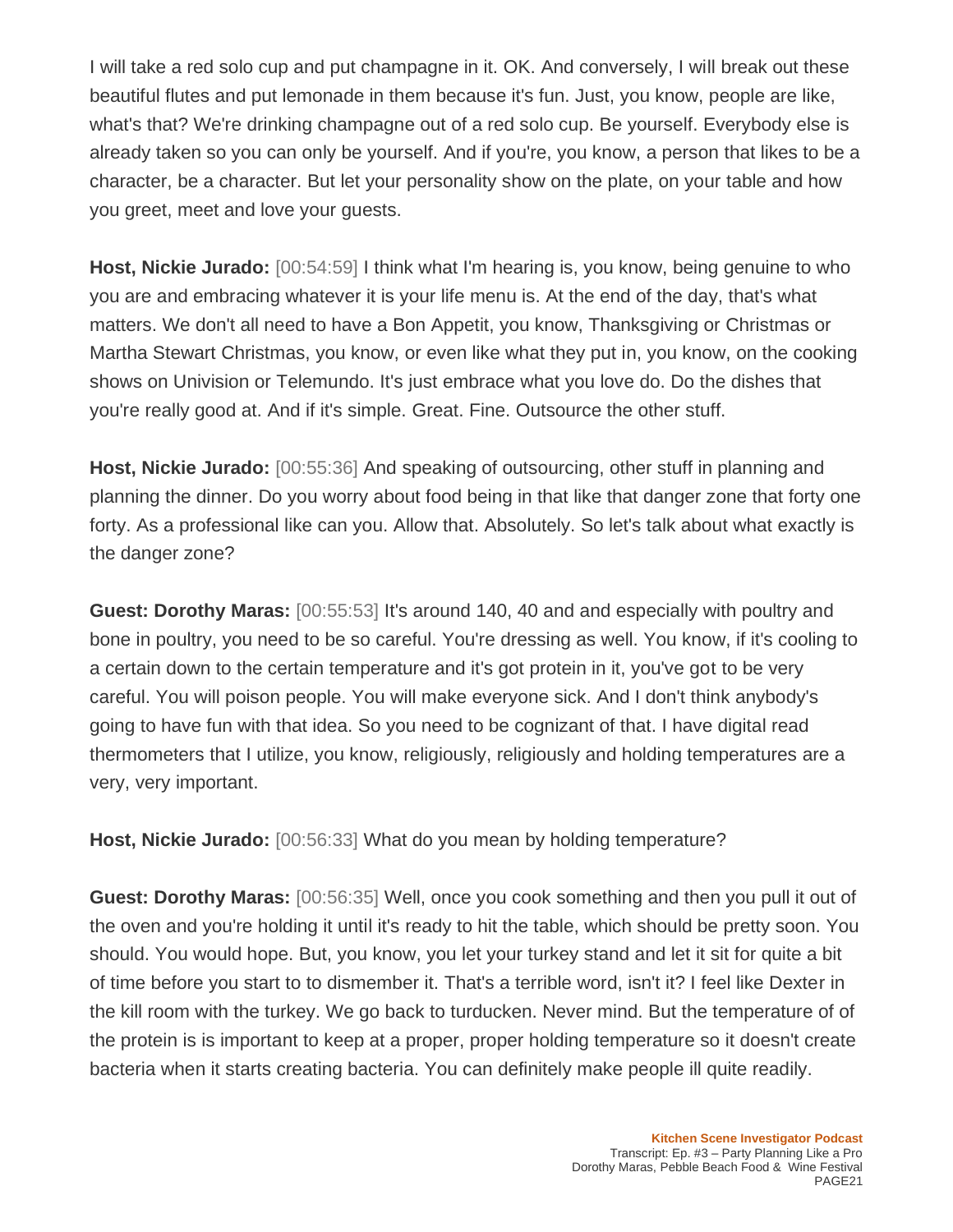**Host, Nickie Jurado:** [00:57:23] And there are certain threshold for chicken. There are thresholds for beef. There are thresholds for pork. And there are thresholds for turkey. And you can look at the front cover of most cookbooks. (Google it). Google it. I will also include that in the show notes, because that's something that I think listeners would appreciate having to put on their refrigerator as a reference piece. And it's easy to find. But I'll be more than happy to be of service and include that in our show notes.

**Guest: Dorothy Maras:** [00:57:57] That will be very helpful to a lot of people. And I think there is some people that are really painfully unaware, painfully unaware. And so that that is a very important piece to this. The celebration meal.

**Host, Nickie Jurado:** [00:58:09] So we've talked about the menu. We've talked about portion planning. We've talked about shopping planning. Now, I want to talk a little bit about that sacred space. When we sit down to eat, I know what I covet. And it's the one on one conversations. When you're planning a meal, how do you protect that sacred space? Do you ask people to put their phones away?

**Guest: Dorothy Maras:** [00:58:32] Yes. (Really?) Some people, unless you're a brain surgeon or an obstetrician or you're holding the nuclear codes, you're not that important. And whatever it is can wait. I have nieces that are teenagers and and young adults, and they live by their phones. They're not allowed on our tables at home. And thankfully, their parents have also made that a deal. Just turn them to stun, you know, set it to the stun part. So it just jiggles in your pocket if you must. But it can wait. The people in front of you are important. They're far more important. They travel to come and see you. They've got dressed up to come and see you. They're excited to come and see you there in your hall. And so they, too, should be very polite. And, you know, put the phone down, please. Again, unless you're very, very important to the world, which pretty much I'm not, unless it's game day at Pebble Beach Food and Wine and then the phones on. And that's all there is. Other than that, yeah, I don't like the phones at the table.

**Guest: Dorothy Maras:** [00:59:38] And how do you protect that space plan? Who's sitting next to who? Know your audience. Maybe Uncle Jimmy has a little spat with somebody going on with somebody else at the table. And so he doesn't sit next to that person. You sit them across the table or you want people to who have like minded ideas to sit close to one another. A lot of times I'll plant myself where I'm most able to get up and move to the kitchen. And I tell people, you know, that's all. I'll put place carts. So we have assigned seats. Sometimes you don't want them to have the assigned seats just let them fall where they're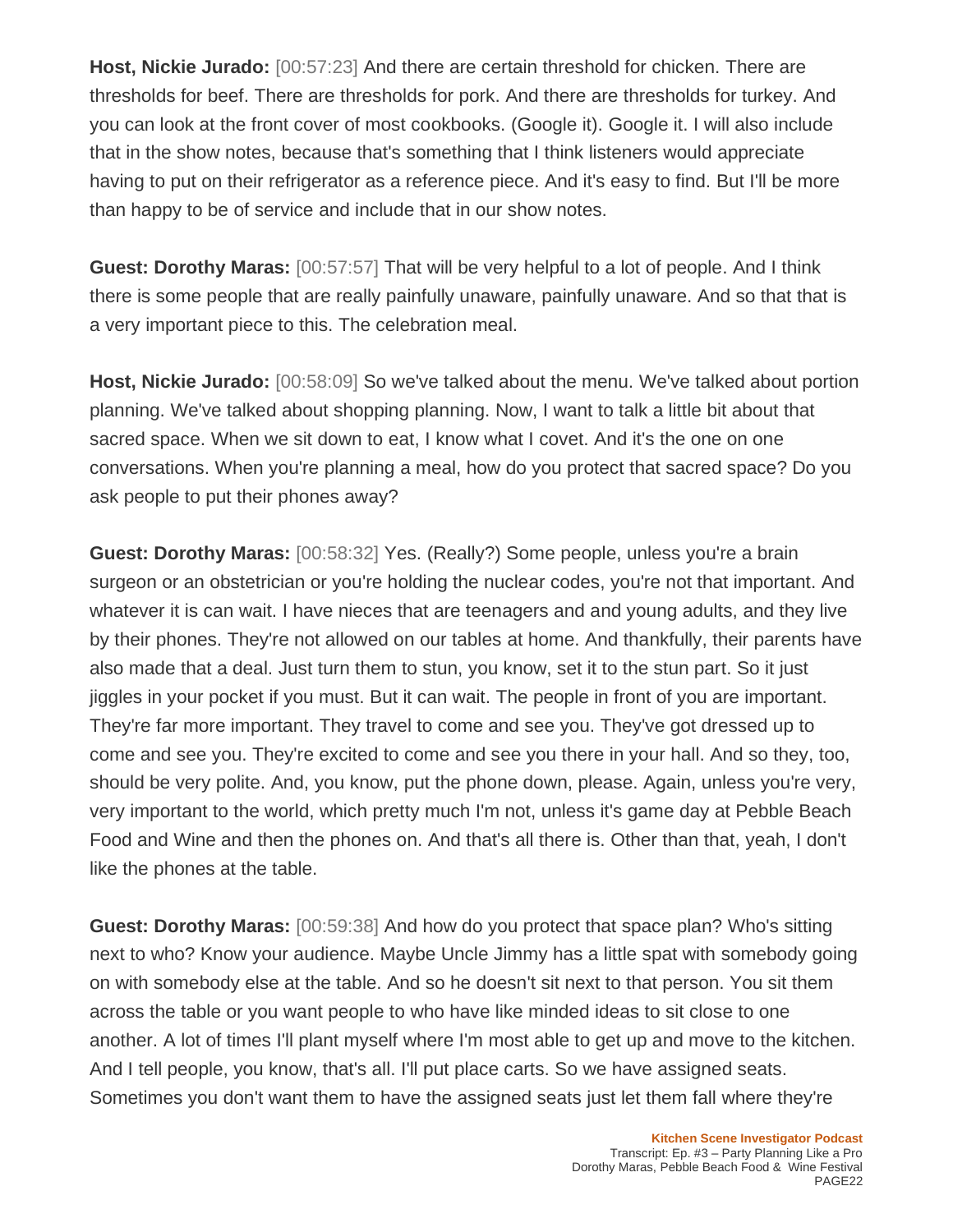going to fall. You know your audience better. To sit and chat and not just eat and leave. (It's priceless.) We're dining. We're not eating. We're dining that that time that you're sitting around the table. I've had people sit at my dining room table for hours, and I just think the best conversations take place. They're at ease. There's things to nibble on.

**Host, Nickie Jurado:** [01:00:38] What about kids like do you. Do you have the kids sit with the adult?

**Guest: Dorothy Maras:** [01:00:42] Yes. (Really?) Yes. Where do they learn? Where, I mean, if they're toddlers, if they're three or four or five somewhere in there, you know, maybe there's a kids' table, depending. But honestly, I would like them to sit at the table so they learn how to talk to people, what eating is about or dining is supposed to be as opposed to eating in front of the television or swap, you know, just taking down a sandwich and being done with it. You want him to learn to be adults and interact. I'm very, very proud that my five nieces all have great table manners. They know how to behave in a restaurant. They know how to behave at the table at home. Sometimes they don't always do that. But, you know, they're kids. But they know the right way.

**Guest: Dorothy Maras:** [01:01:36] My mom used to tell me someday you might dine with the queen of England, Dorothy. So you have to sit up. Your napkin goes in your lap, you know, and she went through all of the utensils and how the order to use them and so forth. And I thought, mom never going to dine with the queen of England. OK. But OK. I'm listening. I had the opportunity to be in Paris and I was working with a fine dining restaurant here in in Pacific Grove called The Old Bathhouse. And we bought a lot of champagne. One of the champagne houses in the champagne district. There was a Count de Dompierre. The Count de Dompierre was a magnificent character. And he sent a car into Paris to pick me up and take me to his Chateau for lunch. For lunch. OK. So we show up to this 16th century chateau that's been in his family for generations. He shows me his garage full of Delahaye beautiful antique cars.

**Host, Nickie Jurado:** [01:02:37] And for people that don't know what Delahaye is, what is a Delahaye?

**Guest: Dorothy Maras:** [01:02:40] It's a gorgeous car with sweeping vendor walls. It's a French vehicle that he collects. And the vehicle said he had the four that he had in his garage. I would venture a guess they were worth a million dollars and they were just stunning each one. And he drives them. I he takes them out and drives them around.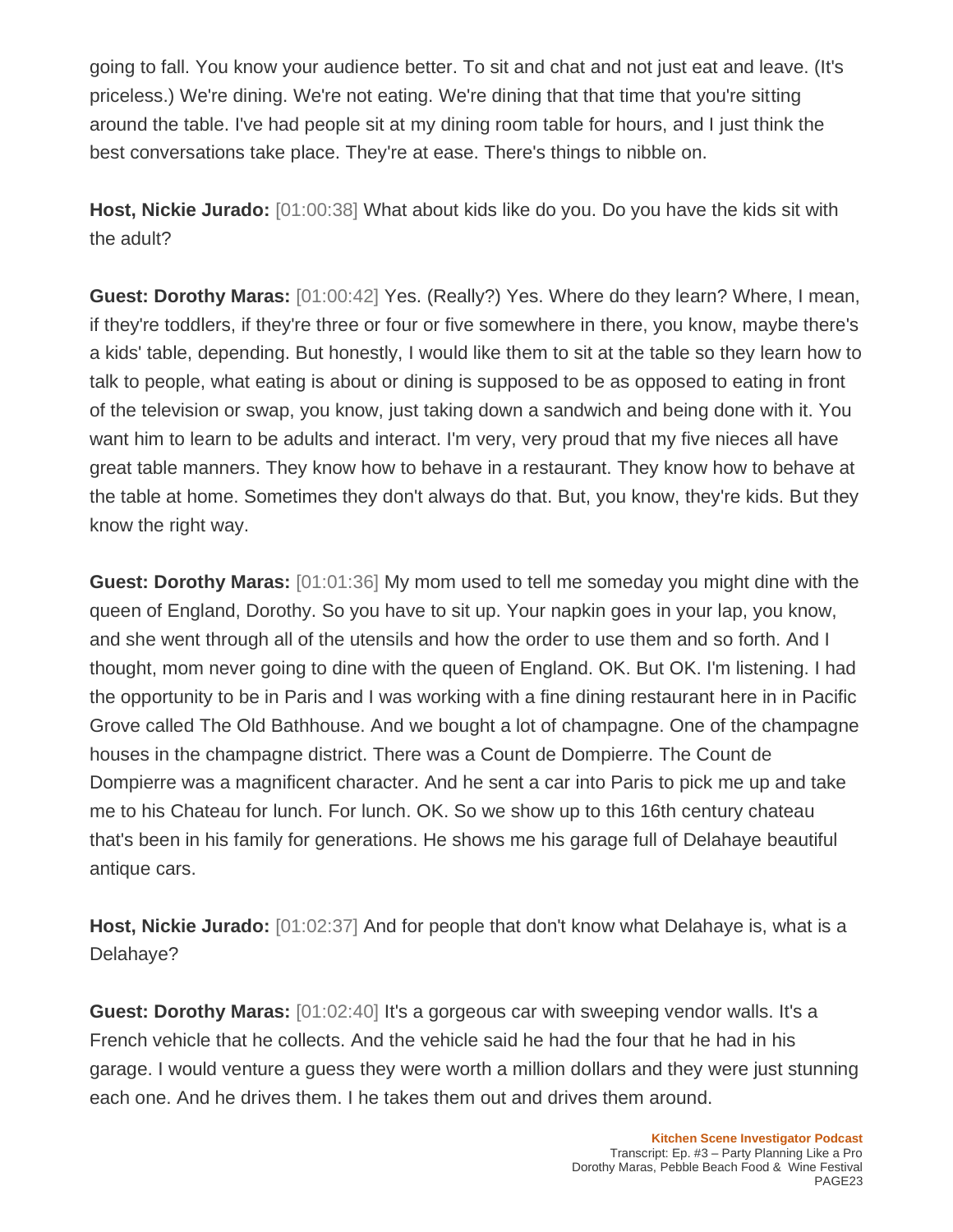**Host, Nickie Jurado:** [01:03:01] So, did you have your mom in the back of your head while you were going through this experience?

**Guest: Dorothy Maras:** [01:03:04] Well not until I got to the dining room. I got to the dining room and I sat at the table and he had his chef come in to prepare the lunch for himself, the Count, the Countess, myself and one other person.

**Host, Nickie Jurado:** [01:03:19] It's a hard life, people. It's a hard life.

**Guest: Dorothy Maras:** [01:03:22] I saw more hardware on hand, tools on that table. I thought, oh, my God, she was right. Oh, no. I saw things. I I I knew they existed. But a knife risks, bullion spoons, cheese tools. There was at least 16 going from left to the right and building up from the plate into the table. And I thought this is lunch. And lunch was quite simple and well turned out. And there were like three or four courses, but there were little pieces to it that came the shellfish. The boullion. You know, you need the bouillon spoon that was flat and had a notch. And so I was sitting there and I looked at the Count at one point and he said, I just do whatever she does over there with whatever the Countess picks up, we do that. And I said, great. OK. My mom warned me of this, that this might happen. And so now I'm I'm here in practice. So off we went. And it was spectacular because we had all of these service pieces that were just perfect and built beautifully for what they were. You may never experience that. And you don't need that at your celebration table. At the same time, it is kind of fun to have, you know, something different.

**Host, Nickie Jurado:** [01:04:46] You really are the exception to the rule in this industry. Dorothy, you are you're a treasure. You really are a treasure. And I want to give the audience a peek in to the things that make you happy. And I want to segway to a portion of the show that I really like because I get to get in your mind and share with the audience, you know, the things that that you love. I'm want to ask you three questions. OK. So I'm going to ask you, what are you drinking? And it doesn't need to be right this second or. And it doesn't need to be alcoholic either.

**Host, Nickie Jurado:** [01:05:20] (OK.) What's making you happy in the culinary world or the event planning world? And what is your favorite gift to give a friend or colleague? So let's start with what are you drinking?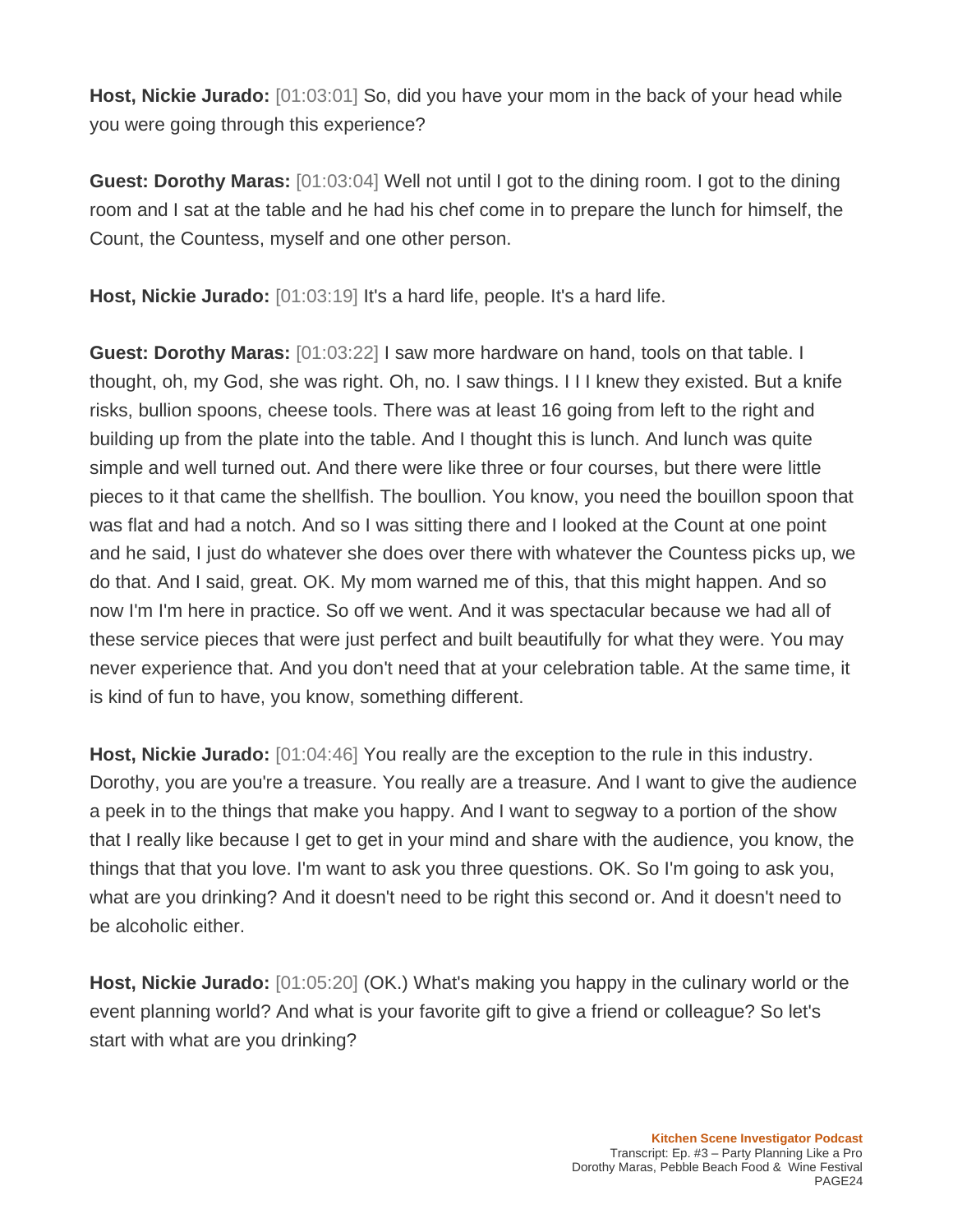**Guest: Dorothy Maras:** [01:05:32] I admit that I love Fresca. I know, I know. I know. But it still exists. And it's really, really good. It's tart. It's refreshing. Fresca is my go to when it comes to if I want something, you know, to quench my thirst. Rosé because it's light and goes along with a lot of different foods.

**Host, Nickie Jurado:** [01:06:00] Is it like a California Rosé or a Bandol Rose?

**Guest: Dorothy Maras:** [01:06:02] I was drinking Miraval, which, you know, is just a pretty little wine and it's not necessarily expensive or anything like that. And you can quaff it. I love the word quaff.

**Host, Nickie Jurado:** [01:06:15] What is quaff?

**Guest: Dorothy Maras:** [01:06:16] Quaff is where you can drink it without care. I think you can just sip it.

**Guest: Dorothy Maras:** [01:06:21] And it's delicious.

**Host, Nickie Jurado:** [01:06:22] That is my new word, quaff. I thought quaff with my my Joisey accent. I thought quaff with like what you do with your hair.

**Guest: Dorothy Maras:** [01:06:31] Yeah. No it's it's just drinkable. So those are the two things I enjoy imbibing with.

**Host, Nickie Jurado:** [01:06:40] Ok, and what is making you happy in the culinary world or in the world of Pebble Beach and L.A. Food and Wine?

**Guest: Dorothy Maras:** [01:06:48] What makes me happiest is that I see a lot of young women who are brave and courageous and they are doing great things in the culinary world and they are not sitting back on their heels and letting other people run over them. This makes me happy. I did not have mentors when I was in their position. There were no mentors. Like I said, the dinosaurs were there. There were some female ones, but they're hard to tell. And so it makes me happy to see the balance of the power between the men and the women all in one kitchen or all in one organization. It really balances a kitchen to have both genders there.

**Guest: Dorothy Maras:** [01:07:35] And that's important to me. I really enjoy that.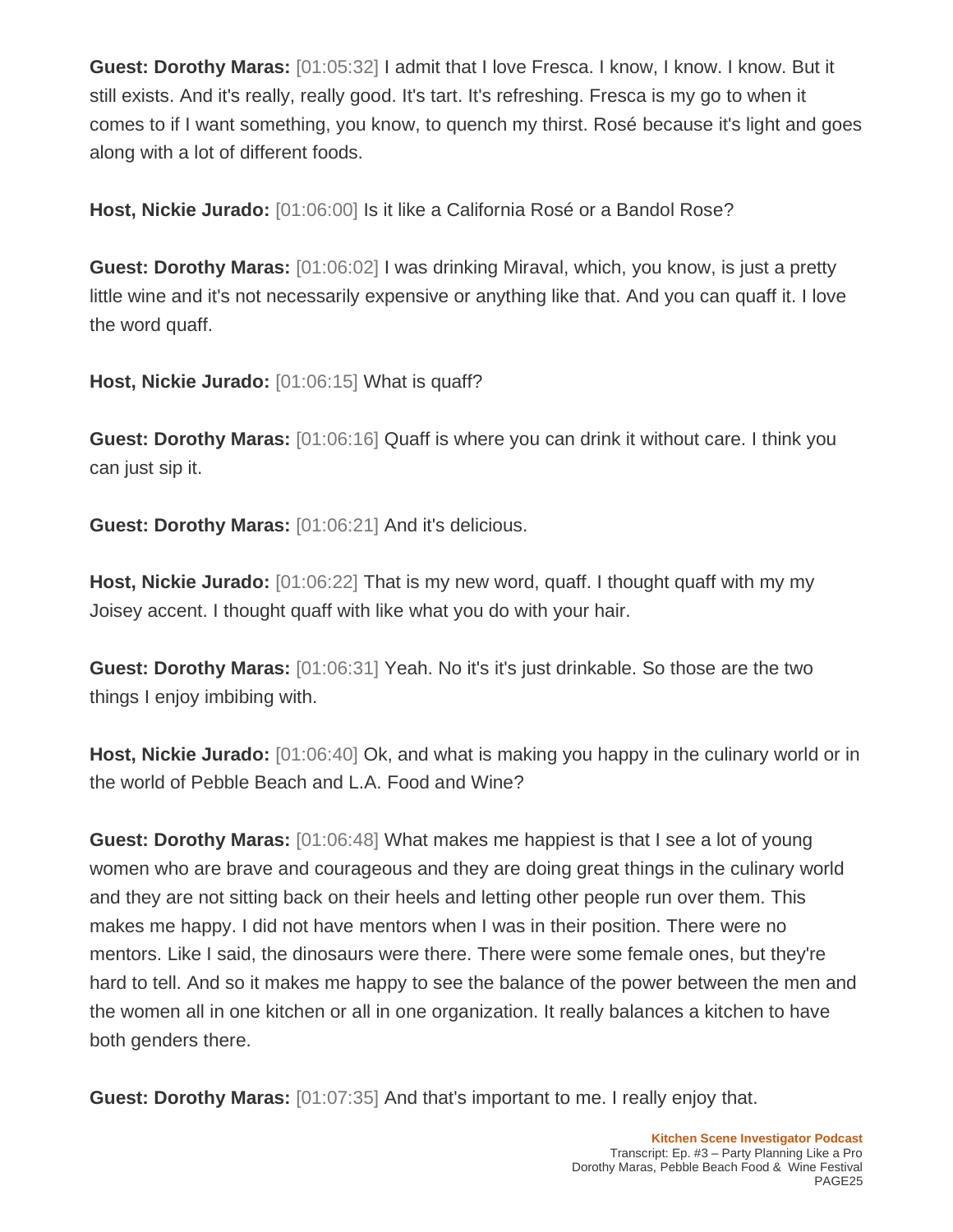**Host, Nickie Jurado:** [01:07:38] And finally, what is your favorite gift to give a friend or colleague?

**Guest: Dorothy Maras:** [01:07:46] I'm known for soup. (Oh, really?) Yes. I think if I'm invited to somebody's home for a meal, I think there's two things, actually. Soup or something for breakfast, because if somebody spent a lot of time making dinner for you and so forth, the next morning, wouldn't it be nice if there was some nice little baked goods or maybe a quiche? Or a strata or something along that line that they could just heat up and have available. Everybody brings wine. That's nice. It's flowers. You know, people show up to your door with flowers in the middle of you're trying to make dinner and you have to stop what you're doing and put them in vase since it's. So that's not the answer. Something comforting, maybe an eye math score or something along that line. One little spa thing going on. Yeah, because it's just comforting. I look for those items.

**Host, Nickie Jurado:** [01:08:42] Those are great answers. Thank you so much for sharing a part of of your uniqueness. And I'd be curious to know, do you have parting words of wisdom or encouragement for, you know, the home cook? That's that's at home or even like, you know, the person that's going to have their friend family over for the first time. Do you have parting words of encouragement or insight?

**Guest: Dorothy Maras:** [01:09:09] Yes. Make a list. Keep it simple and do it from your heart. Do it with love. And it should be pleasurable. Do it with pleasure, because you're feeding people. It's very important in this world that we all feed one another, whether it's love or food or whatever it is that you're feeding them. Fellowship, friendship. Feed them from your heart.

**Host, Nickie Jurado:** [01:09:33] Dorothy, thank you so very much for sharing so much time with me today for opening up the doors to your gorgeous home here in Pebble Beach. I feel like a kid in a candy shop. Spending so much time with somebody who is right. You know, if you're kind of silly calling you the chef whisperer. But that just says so much about your uniqueness, your how special you are to a lot of people and the wealth of knowledge that you have going on in that body of yours. So thank you so much.

**Guest: Dorothy Maras:** [01:10:10] Thank you. Nickie, it's been a pleasure and it's been a pleasure having you at my dining room table.